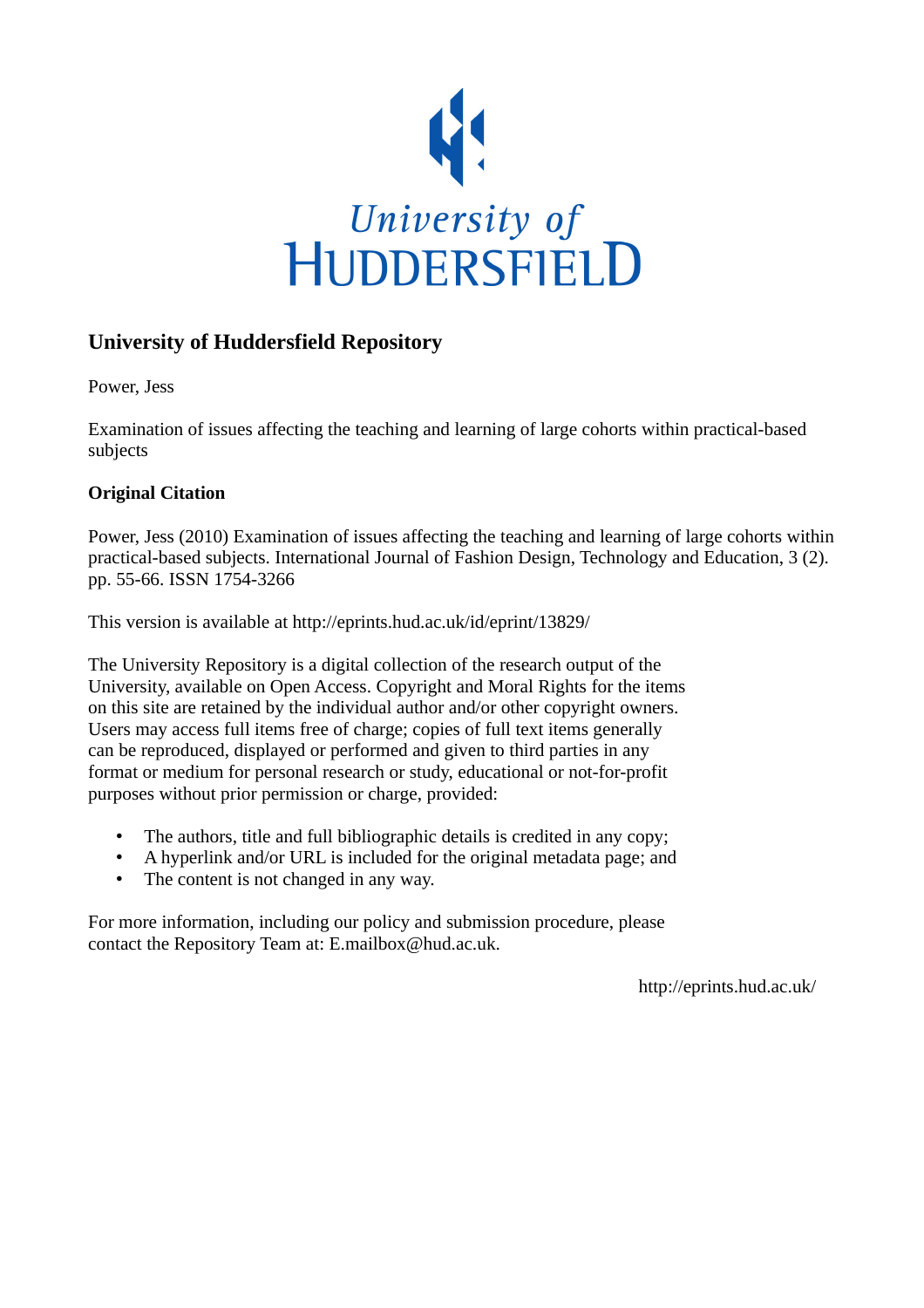## **EXAMINATION OF ISSUES EFFECTING THE TEACHING AND LEARNING OF LARGE COHORTS WITHIN PRACTICAL BASED SUBJECTS**

### **Abstract**

The aim of this work is to advance the teaching and learning of practical based subjects in the Higher Education (HE) sector. Part of the study involved the development of a model that enhanced the teaching and learning of textiles within large groups of clothing design learners. This paper begins by reviewing current literature regarding adult learning. The middle section discusses the findings of a previous study conducted in HE over a period of three years, which focused on promoting autonomous learning within the domain of textiles/materials. The current investigation examined the use of active learning strategies within practical based subjects for large cohorts of level 4 (NQF) undergraduate learners. The study measures the effectiveness of active learning through a practitioner reflective journal, descriptive statistics obtained through learner formative evaluation, engagement and attainment. It was concluded that active learning was a successful strategy to promote; the development of metacognition, effective progression to autonomous learning and the enhancement of employability skills.

#### **1.0 Introduction**

With the continual increase in cohort numbers many Higher Education institutions are required to address and monitor effective teaching and learning strategies, and the demand on the resources required (Kember, 2000; McGill & Beaty, 2001). In past years the rise in cohort numbers has resulted in practical

**- 1 -**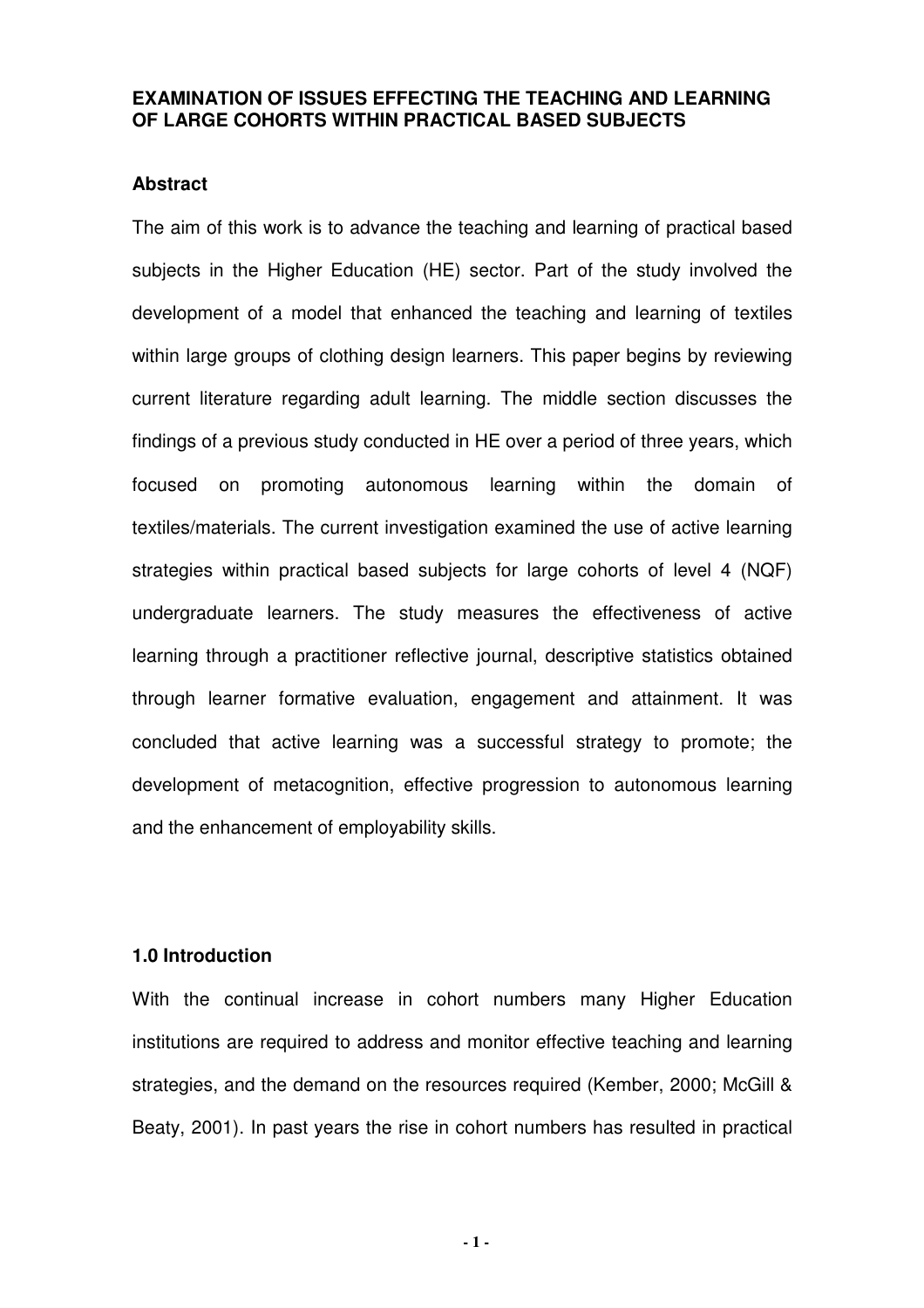based subjects being presented to the clothing design learners in a passive form or alternatively being watered down significantly in terms of class contact hours. Recent studies conducted internally have proven that this is not the most effective teaching and learning strategy and moves have recently been implemented to conform to an active learning format for a selection of learners. This involved the promotion of metacognition through problem solving activities resulting in the pooling of information between peers. If this teaching & learning strategy is introduced to large cohorts it will have a significant impact regarding the number of repeats for each practical seminar and thus implications for staff teaching hours. It is therefore proposed to fully examine the most effective method to deliver practical based subjects within large cohorts, maximising the learning experience and contact hours of the group and minimising the number of repeats of any one seminar. If this trial is successful the findings will benefit many practical subjects within HE and contribute to the development of the learners' key/professional skills (in relation to autonomy). The previous active research that was conducted over a period of three years has already had positive implications in terms of the teaching and learning of textiles (fashion materials) across the fashion design programme and has resulted in many learners actively engaging more with other university resources (library), thus promoting autonomous learning. This supports Blumberg and Michael's (1992) study, where it was found that students taught using a problem based learning (PBL) approach borrowed more library material than conventional students. In addition it was proven that attendance improved generally when an active learning strategy was implemented and a positive link between learning and

**- 2 -**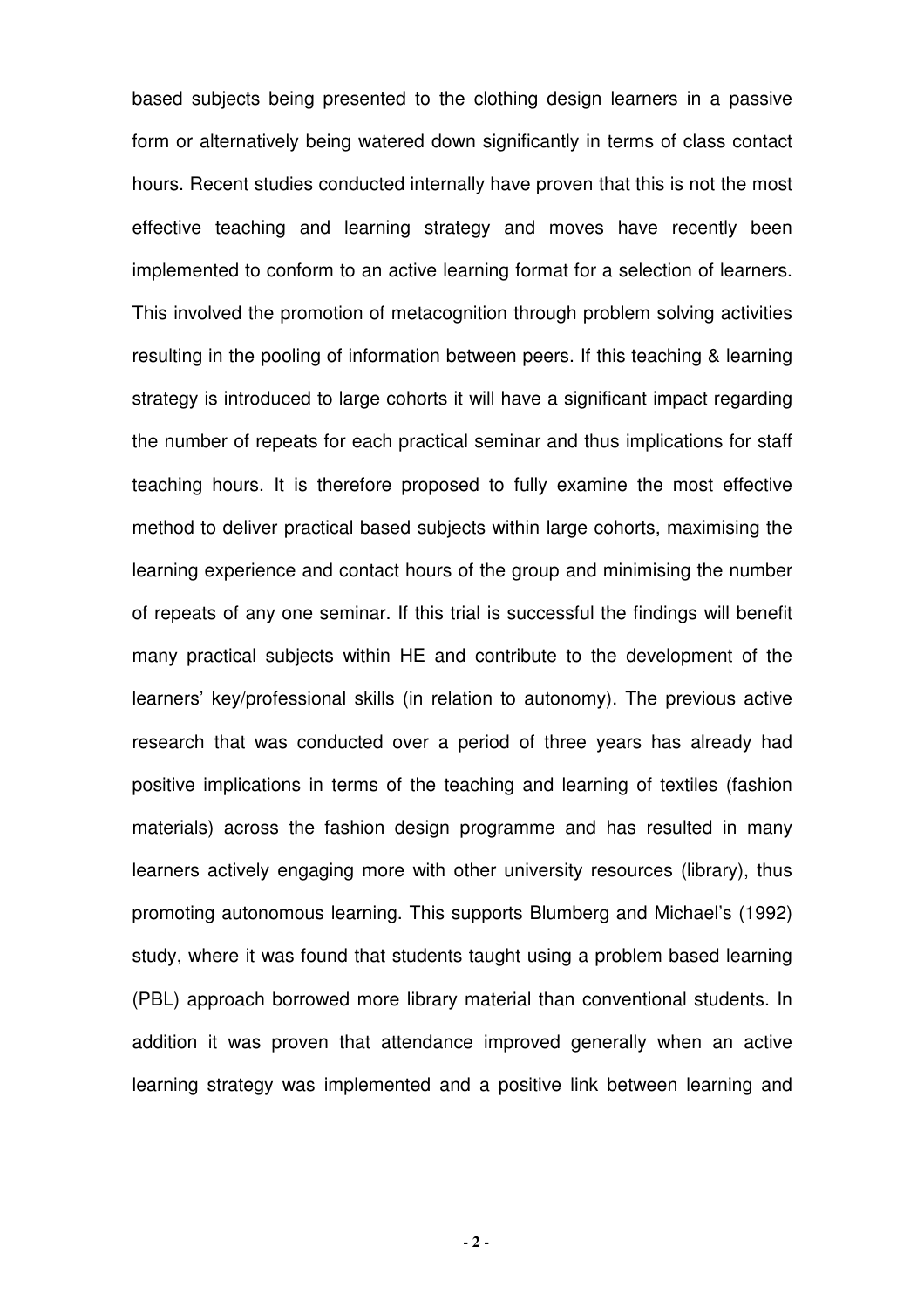engagement could be established, through mapping attendance with academic achievement.

## **2.0 Teaching in HE**

Many authors have acknowledged that there has been a considerable amount of research and development within HE over the last 25 years in respect to effective teaching and learning (Knowles & Associates, 1984; Cannon & Newble, 2000; Somekh, 2006; Greasley & Ashworth, 2007; Ha-Brookshire, 2008). An important study by Pascarella & Terenzini (2005) highlighted two themes for research in US HE, the first being, the central role of other people and the stimulation they provide for learning. The second, the amount of learner effort and educational reward. Other authors (Downing et al, 2007; Greasley & Ashworth, 2007; Downing et al 2009) have acknowledged that one factor that influences learning is the educator, Cannon & Newble (2000) summarised this as a "two-way bargain" it is the lecturer's responsibility to create a stimulating environment to promote interaction and a learner's responsibility to actively engage. The current HE climate promotes lifelong learning and widening participation, resulting in a diverse learner population. This climate promotes the study of andragogy & metacognition to formulate a knowledge and understanding of how adult learners learn (McGill & Beaty, 2001).

**- 3 -**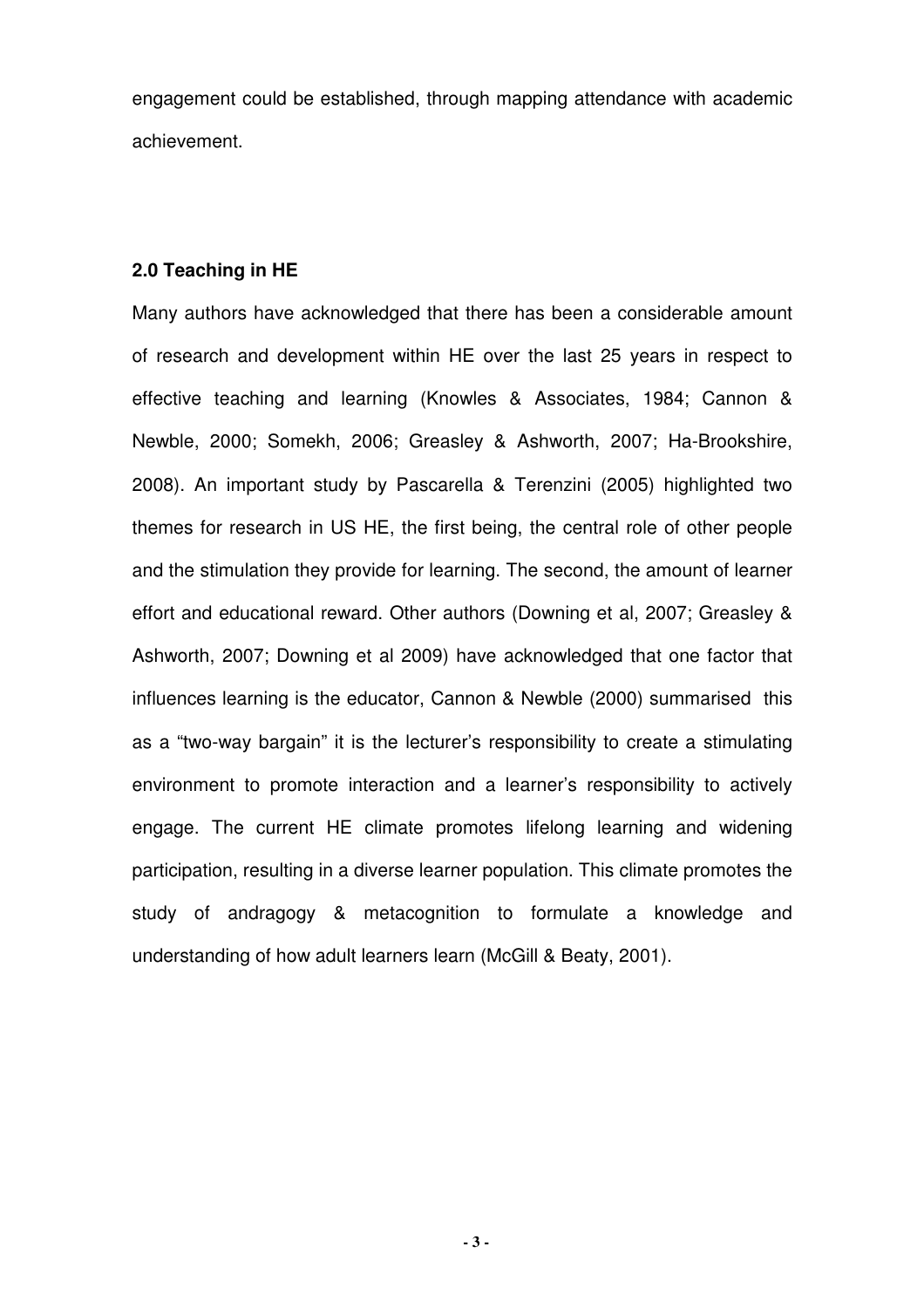#### **2.1 How learners learn**

A study conducted by two Swedish researchers shifted the general understanding of learning in HE by concluding that individual learners can comprehend knowledge differently depending on their learning style (Marton & Saljo, 1976). Later work in the 90s expanded this understanding by using two methodologies, phenomenography and phenomenology, it concluded that a distinct factor which influenced learning was indeed the individuals approach to study (Greasley & Ashworth, 2007). Cannon & Newble (2000) summarised this by suggesting that learning can be influenced by a number of factors, one of these was learner characteristics. There are three general principles to which Piagetian theorist agree Driscoll (1994): The first is that the learning environment should support the activity of the learner. The second is an acknowledgement that interactions with peers are an important source of cognitive development. The final is to promote an instructional strategy that makes learners aware of conflicts and inconsistencies in their thinking to enhance cognitive development (problem solving). It is important to identify with and understand the needs of the learners especially within the diverse HE population were learners may be from non-traditional entry routes or a variety of different cultures. Knowing your learner and utilising their prior knowledge and experiences contributes effectively to creating and sustaining a supportive learning environment that actively promotes a deep learning approach (Piaget, 1977; Von Wright, 1992; Mayes, 1998; Downing, 2001; Downing et al, 2007; Downing et al, 2009).

**- 4 -**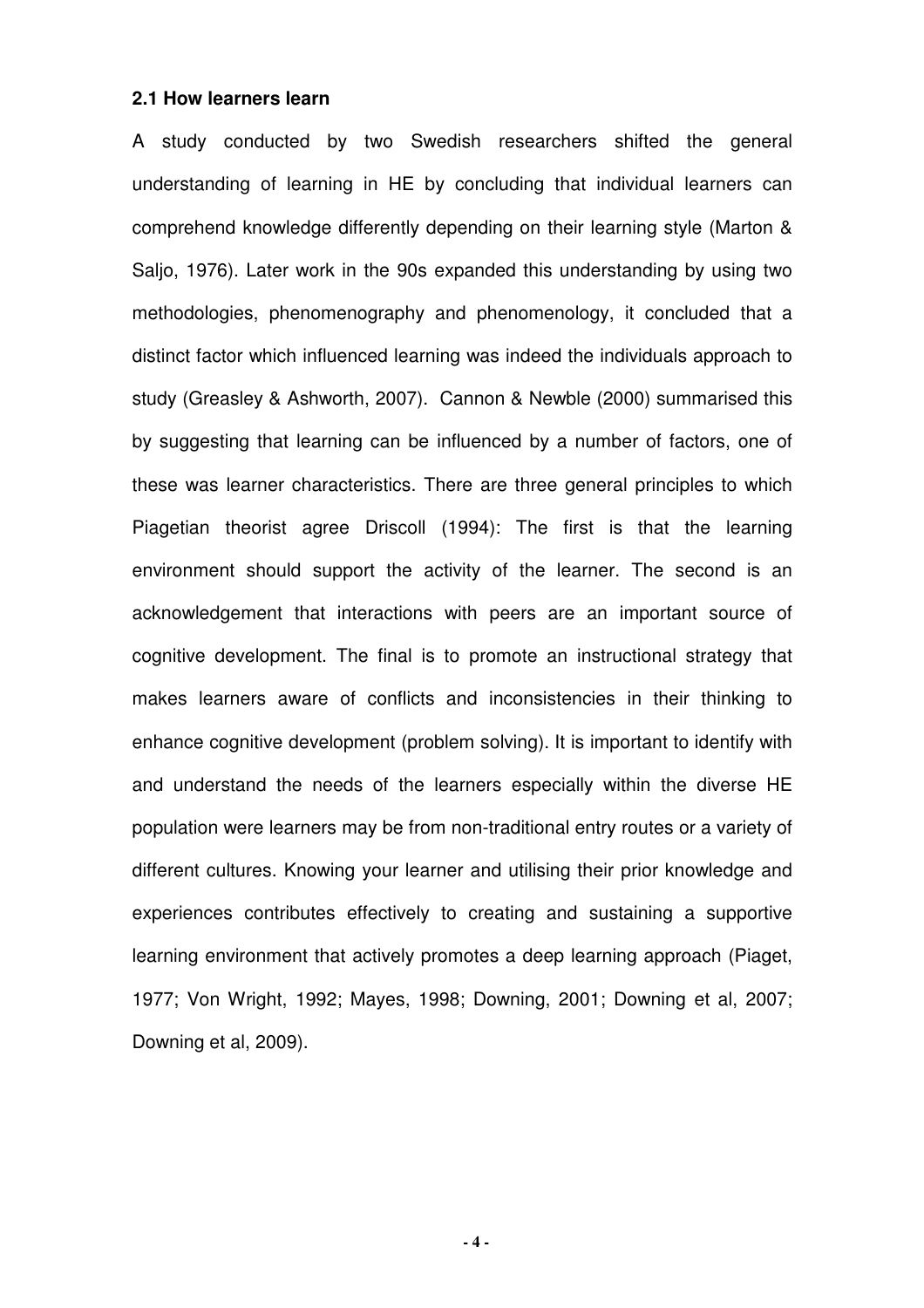#### **2.2 Metacognition**

Metacognition has been described by many authors as the thinking about thinking (Flavell, 1999; Downing et al, 2007; Downing et al, 2009). However in reality it reaches far beyond the thinking stage involving planning, reflection, analysis and summaries to be drawn. It is much broader than understanding and creating an awareness of a task; it encompasses knowledge and the ability to direct thinking, hence putting into practice what has been learned. Metacognition differs from cognition by focusing on the process of problem solving (Marchant, 1989). It is widely accepted that in order to problem solve, students should have some understanding of how they perform cognitive tasks. Research has shown that if students feels confident in the ability to problem solve they tend to perform better in assessment (Cornoldi, 1998). Downing et al (2007) acknowledged that the development of skills of metacognitive and self reflection were vital prior to building controlled metacoginitve strategies. 'In our rapidly changing world, the challenge for teachers is to help undergraduate students develop skills that will not become obsolete. As such, metacognitive strategies are essential for the twenty-first century because they will enable students to successfully cope with new situations, and challenges of lifelong learning' (Downing, 2007, p.11). This is a view supported by an earlier study where it was found that students taught by PBL developed strategies that would allow them to learn well in later professional development (Hmelo et al, 1997). The deficiency of any andragogical model is that the learning is very much driven by a need to know, to perform some aspect of a task. Hence, there is a risk that not all the subject contents will be learned, but perhaps this is outweighed by understanding of the process. Providing a mid point in terms of

**- 5 -**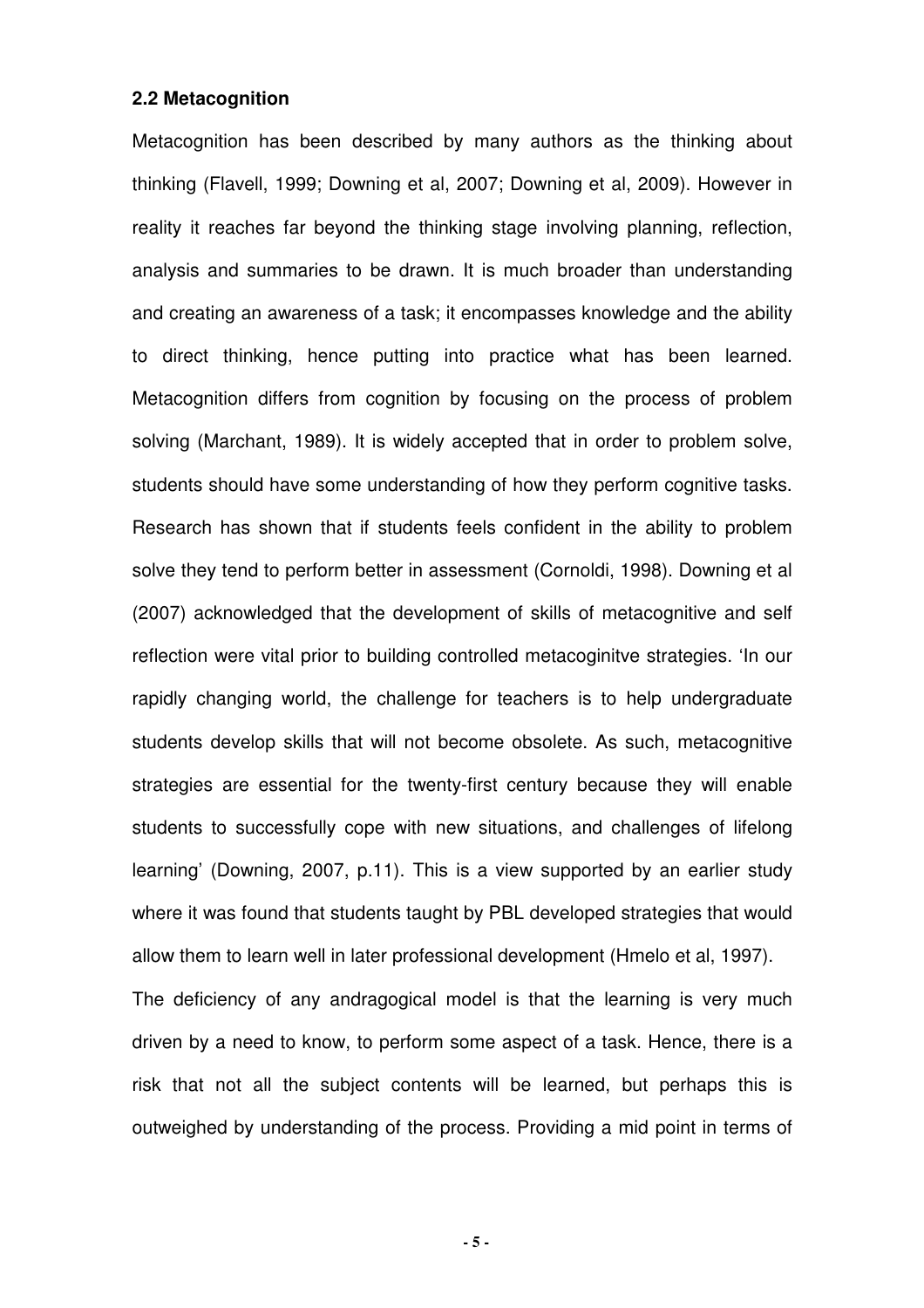introducing the learners to a process model within a supportive framework (Downing et al, 2007; Downing et al, 2009) is essential at the early stages of HE to enable the learners to explore different learning styles in a safe environment, prior to progressing to the level of autonomy expected at Honours Level. Active learning was one important strategy identified to promote the transition from dependant learners to independent learners within the process model (Kember, 2000; McGill & Beaty, 2001; Kelly, 2004).

#### **2.3 Active learning models**

Historically action projects were used more in industry than in academia since they are geared to achieving action targets or goals. This involves defining the necessary tasks in an investigation to increase the working group's knowledge of the problem. Knowles (1980) suggested in the early 80s that if educational components are included in the initial action this approach to solving a problem could be a suitable format for learning. Two useful active learning models were identified as part of Knowles study (organic and operational). Generally the organic model defines the goals (or objectives as they become within education) but it is up to the learner to work out a suitable plan to achieve them, this can perhaps be associated with the modern learner centred approach in teaching and learning. The second model (operational) provides a more supported approach to learning. The learner is active in the task but is working within a given framework (providing some element of order). Active learning by its very nature is more suitable to smaller group teaching because of the amount and nature of activity. Cannon & Newble (2000) associate these

**- 6 -**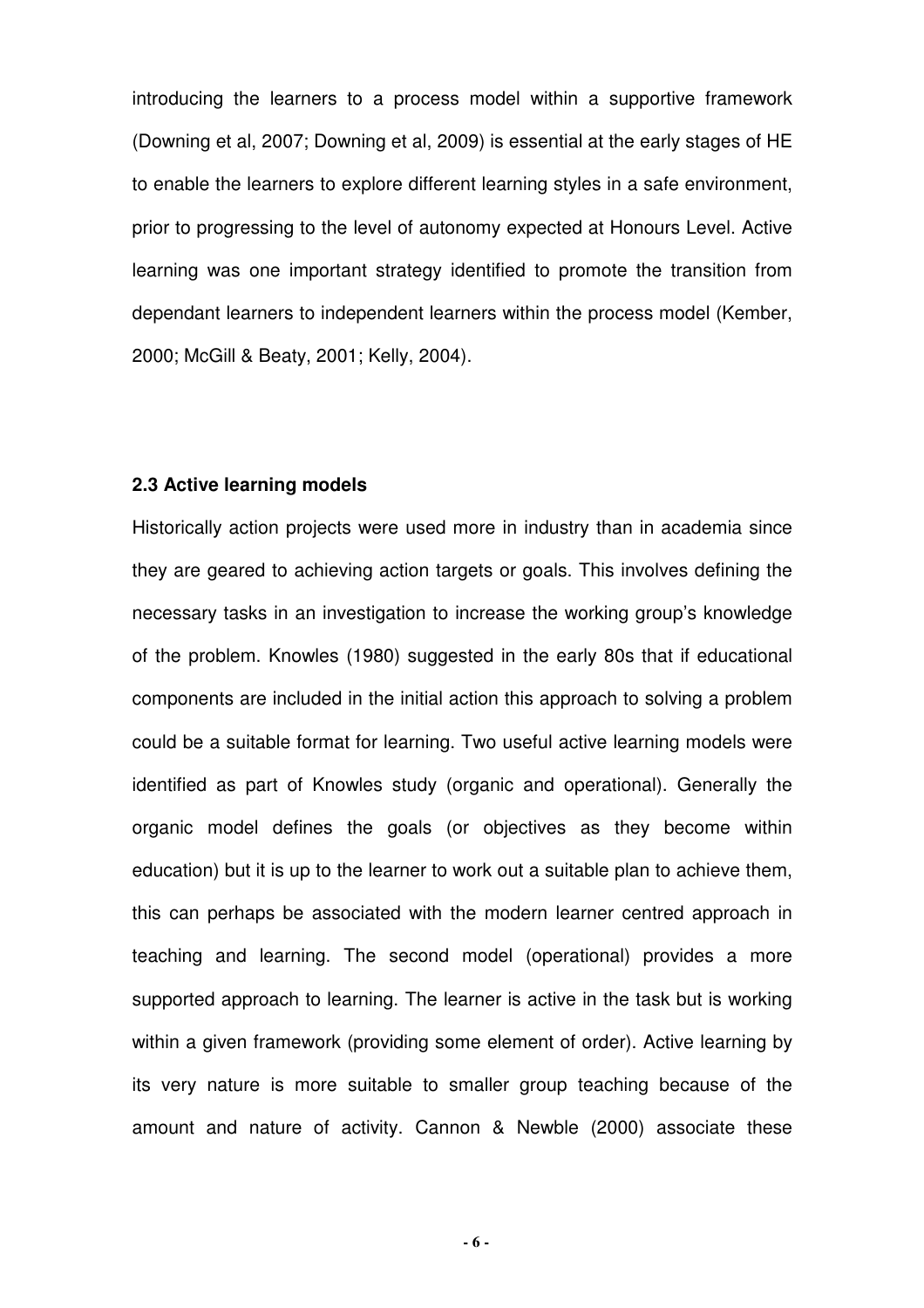activities to individual working and small groups of 2-4 persons. However, later they acknowledge that active learning strategies can be utilised quite successful in large groups and provide examples which all tend to fall into Knowles operational model. Hence, it is more practical with large groups to manage the active learning within a contained framework.

## **3.0 Problems with large cohort teaching**

The problems associated with large cohort teaching often revolve around the lack of opportunities for participation and the lack of learner interaction (McGill & Beaty, 2001). Generally speaking large cohort teaching does not fit with the active learning approach (Boud, 1981; Neary, 2002; Cannon & Newble, 2000). When teaching large learner cohorts, difficulties are experienced with class interaction, and quite often the temptation is to revert to traditional lecturing techniques (Cannon & Newble, 2000). One of the key factors to maximise learner interaction opportunities is to create a safe/secure environment, which a large cohort by its very nature does not promote, individuals may not be confident enough or comfortable expressing personal views (Neary, 2002). This therefore inhibits discussion/interaction and perhaps minimises learning. The challenge in this research is to devise methods of inspiring and stimulating large cohorts of learners through effective use of active learning and to promote the development of metacognition.

#### **3.1 Diversity of learners**

**- 7 -**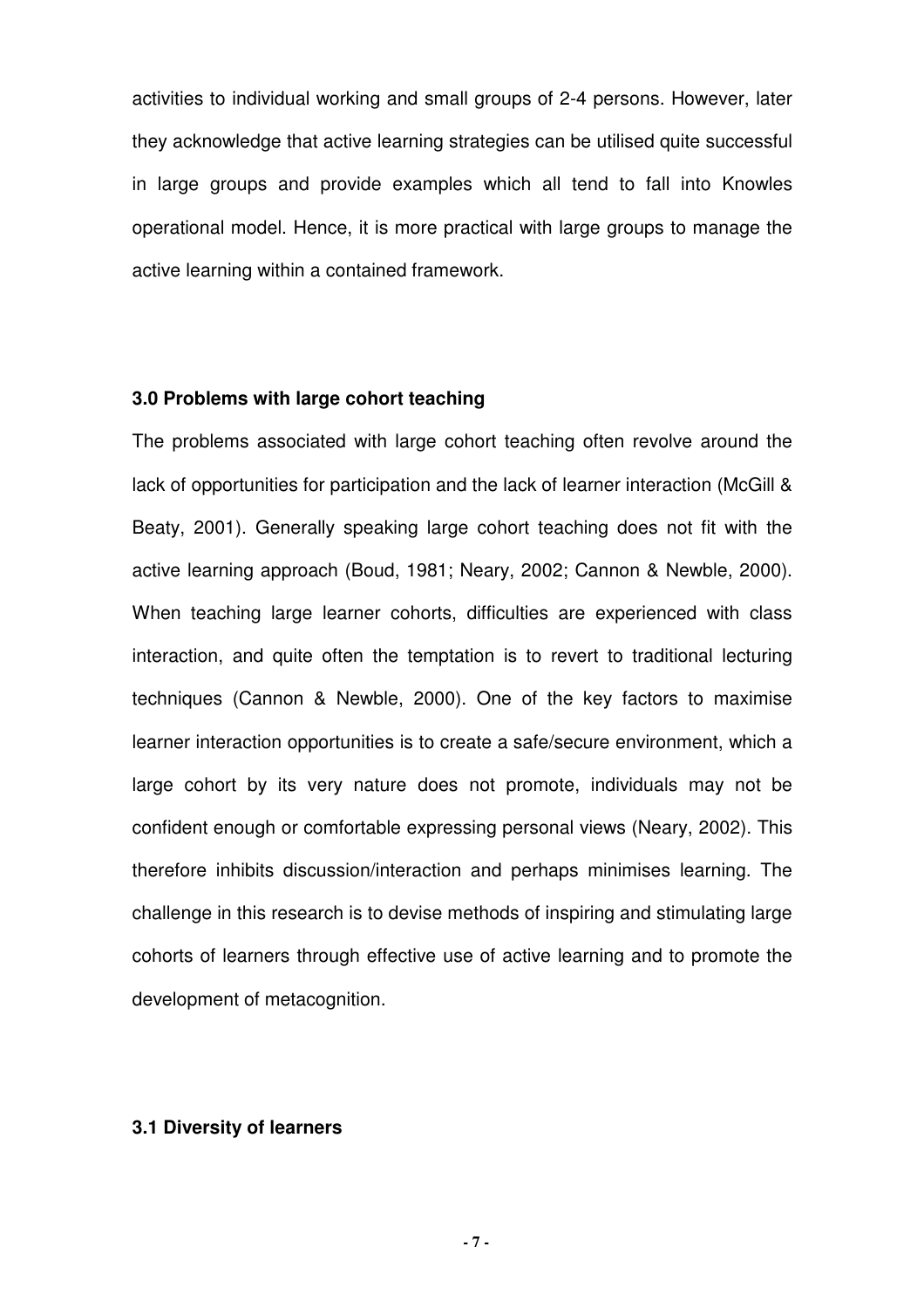There is a government drive to widen participation and lifelong learning – motivated by a Green Paper (DFEE, 1998). In addition internal HE policy often promotes an increase in the number of international learners. This presents a whole new dimension to teaching and learning in HE. Large cohort sizes combined with non-traditional learners and a relatively high proportion of international learners. This provides a challenge for the active learning strategy, in terms of meeting the needs of the individual learners with culturally different backgrounds, knowledge and educational experiences. It is essential that within the active framework, previous learner experience is utilised effectively to enhance learning (Piaget, 1977; Von Wright, 1992; Mayes, 1998; Cannon & Newble, 2000; Kember, 2000; Downing, 2001; McGill & Beaty, 2001; Downing et al, 2007; Downing et al, 2009).

#### **4.0 Previous work**

Active Research conducted over the period 2003-2006 examined the benefits of introducing active learning with elements of PBL into the textile/materials curriculum for large cohorts (Power, 2007). The research was split into four phases, initially evaluating a traditional based passive approach to lecturing a large group of fashion and clothing learners (100+ learners). The second phase determined if cohorts of similar academic disciplines (clothing and fashion) required different approaches regarding the content and delivery of the curriculum. Phase three of the research implemented an active learning strategy to a cohort of fashion learners (group size 50) and monitored its effectiveness through learner opinion, practitioner reflective journal,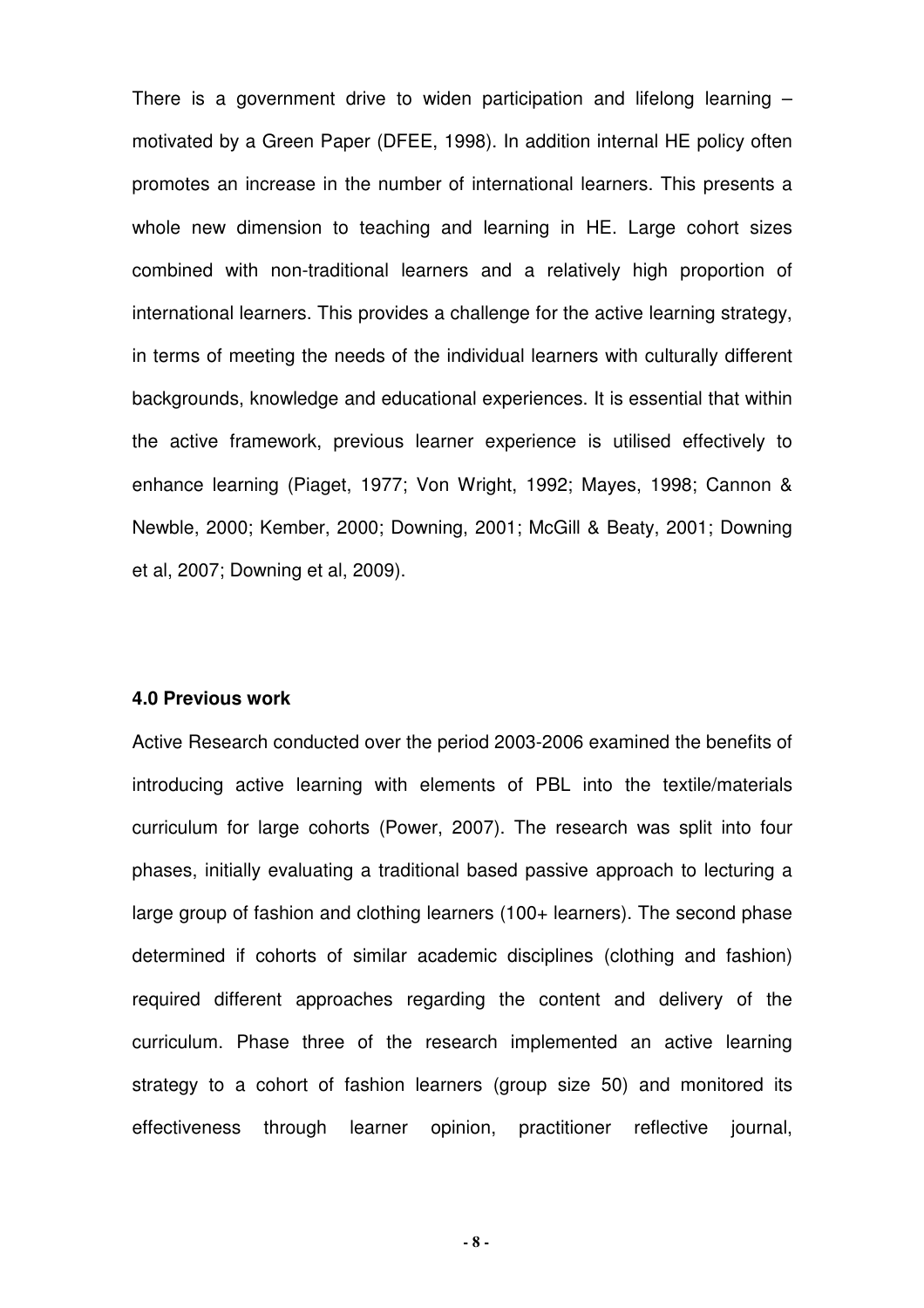engagement and attainment. The final phase of the research made recommendations for implementing the active learning strategy to larger cohorts (70 - 80 learners). The findings of the four phases are summarised in the paragraphs to follow.

### **4.1 Summary of the previous active research study (2003-2006)**

The first phase of the active research conducted in 2003/2004 was evaluated using four methods, a practitioner reflective journal, learner formative feedback; attendance and attainment (level 4 learners). Various teaching and learning strategies were utilised throughout the year beginning with a traditional lecture format and moving into more interactive approaches all based within a fixed seated lecture theatre. It was concluded through observation that there was less engagement when using a traditional format to deliver the curriculum. Even introducing small windows of opportunities for interaction (such as a series of questions or small activity) greatly improved the learning. However, it could be argued that the fact that there was increased two-way communication just made it easier to identify that learning was taking place. The entry behaviour (in terms of prior knowledge) of the two learner groups (group one consisted of fashion marketing learners and group two was a combination of fashion and clothing learners) evaluated in this trial varied significantly, what was interesting was that both groups preferred the interactive teaching methods rather than the traditional passive lecturing approach (Power, 2007).

**- 9 -**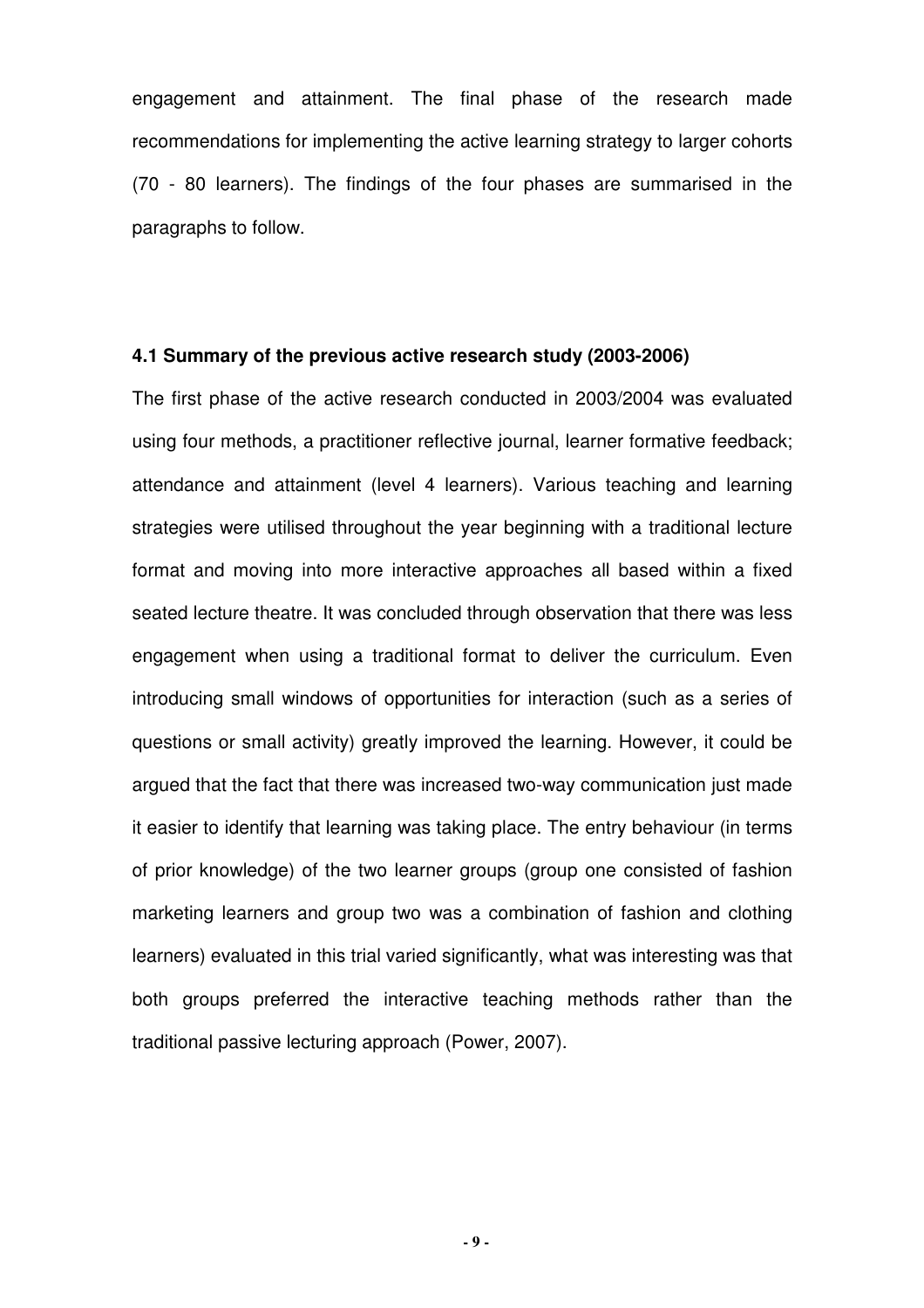#### **4.2 Importance of entry behaviour**

Within phase one it became apparent that the fashion marketing learners entry behaviour in terms of textile/material knowledge was vastly different to that of the fashion and clothing learners (where over 2/3s of the class had previously studied textiles in some form). This resulted in a new unit being devised for the marketing learners, which had a higher concentration of basic textile knowledge and much more interaction opportunities. Phase two of the action research focused on identifying if the clothing and fashion learners (previously grouped together) had different requirements in terms of teaching and learning. This resulted in two learner groups, the smallest, being slightly over 50 learners. During the traditional lectures more opportunities for interaction were introduced within the teaching to all groups. It was found through the practitioner journal that there were significant differences in the learning styles. The fashion learners were very interactive, engaging readily in all the activities but preferring the discussions focused around textiles in the context of fashion design. The clothing learners in the same activities excelled in problem solving and preferred the discussions to focus on more specific information regarding the properties of the material to enable them to assess the materials constructive value. It was noted that in all groups the learners preferred interactive styles of teaching and the problem solving activities (Power, 2007).

#### **4.3 Active learning plan**

Phase three of the active research focused on introducing a significantly higher concentration of practical activity within the smallest learner cohort (55 level 4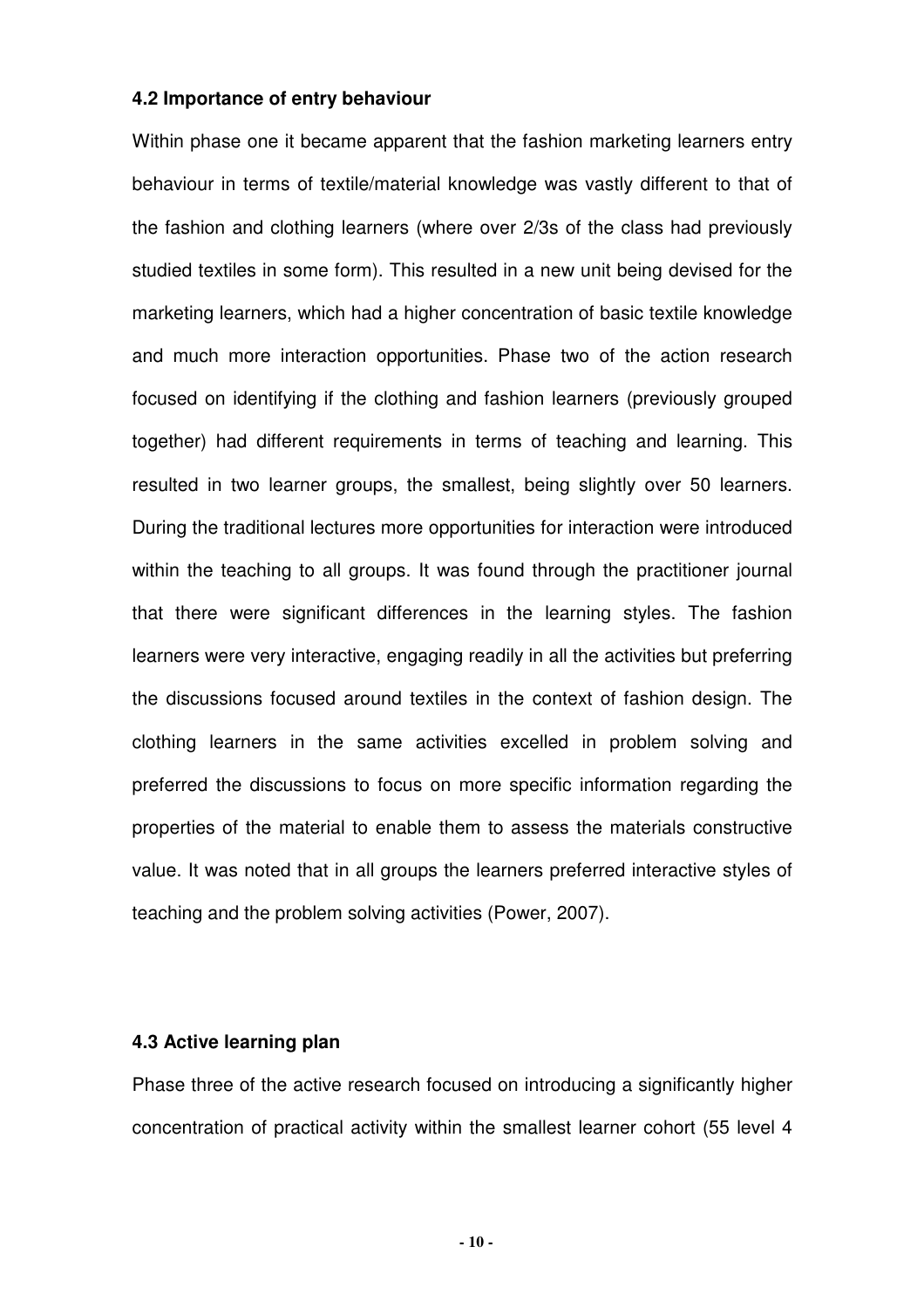fashion learners), there was a strong push within the HE sector regarding the promotion of autonomous learners and the active learning strategy was identified as the most suitable approach in terms of the teaching and learning of textile/materials. A three-stage approach was adopted (which fitted into the principles of cognition described by Driscoll (1994)); firstly the lecture environment was changed from two hours in a fixed seated room (which promoted a traditional lecture), to a single hour in fixed seated accommodation (to deliver theory) and 2 hours practical seminar (in a less formal setting) with the group split in half. Secondly a unique practical approach was adopted during the seminars, which encouraged peers to pool information. Hence, all the learners were given the same tasks in groups of around 6, but each group focused on a different material specimen - a chart on a white board allowed them to write up their findings and intense group discussion occurred at the end of each seminar to ensure all the information was correct. Hence, not only were individuals responsible for their own learning, but for the entire group and class. Finally the assessment strategy was changed to a portfolio of assessment enabling the learners to produce an individual learning resource supporting each class session with self-study, rather than a final assignment demonstrating knowledge in a limited area of textiles. The whole dynamics of the learning shifted, the learners had many opportunities of fulfilling the learning outcomes, rather than the traditional format of accrediting marks based on 1 final assessment.

#### **4.4 Phase 3 of the active research study (2003-2006)**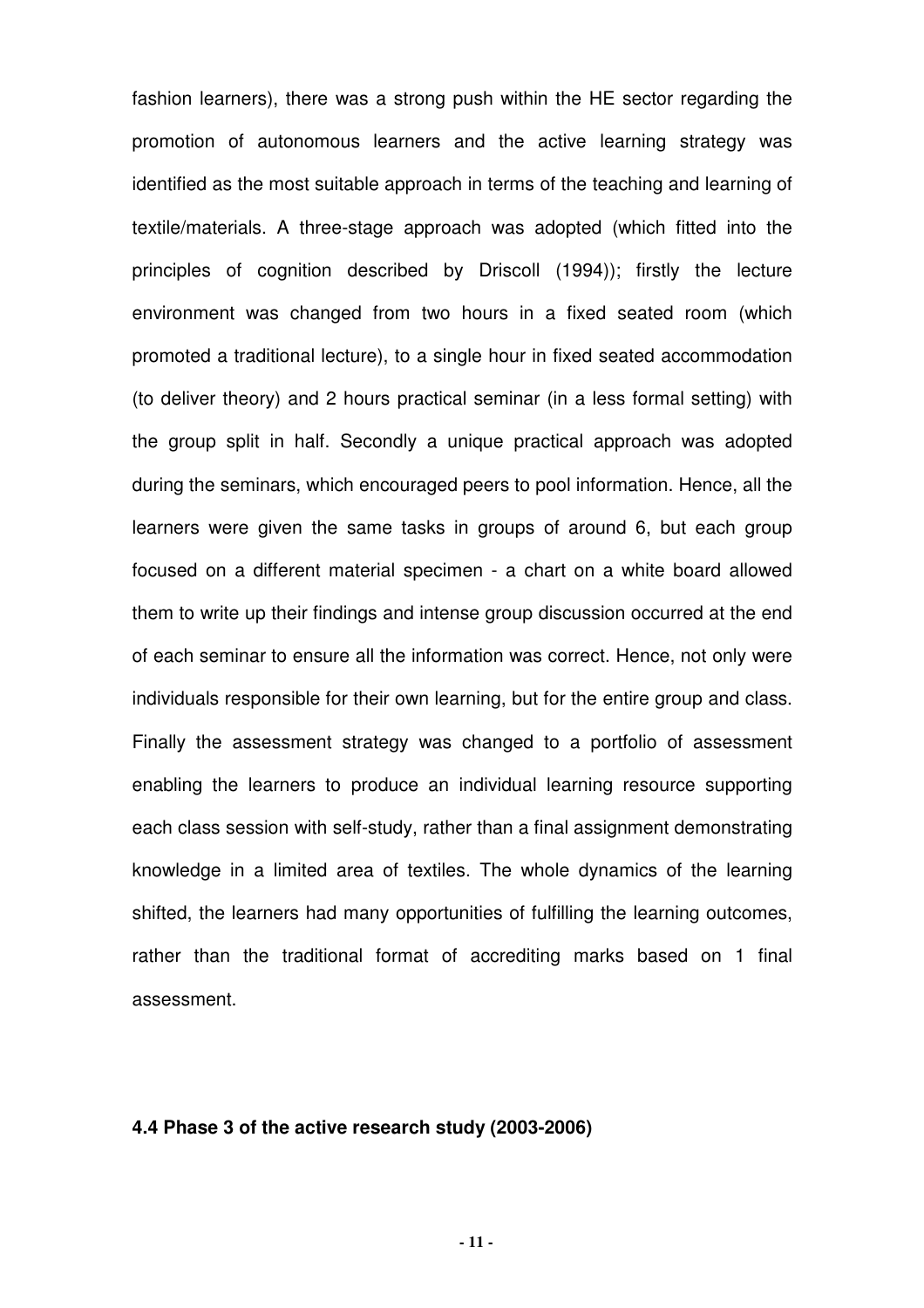The effectiveness of the practical seminar sessions were evaluated by the practitioner reflective journal, learner evaluation, attendance and engagement, this is discussed in some detail in a previous publication (Power, 2007). The general findings are presented in Table 1. It was concluded that autonomous learning and metacognition was actively promoted through a range of problem solving activities under the umbrella of active learning. This provided the backbone to various topics and enthused the learner to participate in further investigation through independent study, thus reflection was occurring. The new assessment strategy encouraged the learner to engage in the activities, thus, participating in the expansion of their personal knowledge and improvement of their understanding of the fashion/textiles relationship. A combination of short lectures followed by practical activity enabled interaction to occur between the lecturer and learners thus identifying quickly any misunderstanding or gaps in the individual/group's knowledge in relation to the activity undertaken. Learners were actively engaging by asking questions thus taking full responsibility for their own learning. The pooling of information amongst the groups enforced further accountability to be taken by individuals regarding the accuracy of the information obtained. Throughout the practical activities intense discussion was promoted and the lecturer filtered between various roles, expert, facilitator, and technician. Many learners not only supported their learning through secondary research, they actively pursued further sources of information through primary research. Thus, providing further evidence of the development of autonomous leaning. The portfolio method of assessment enabled monitoring of learning and understanding to occur at various intervals. All the learners developed a wider command of technical

**- 12 -**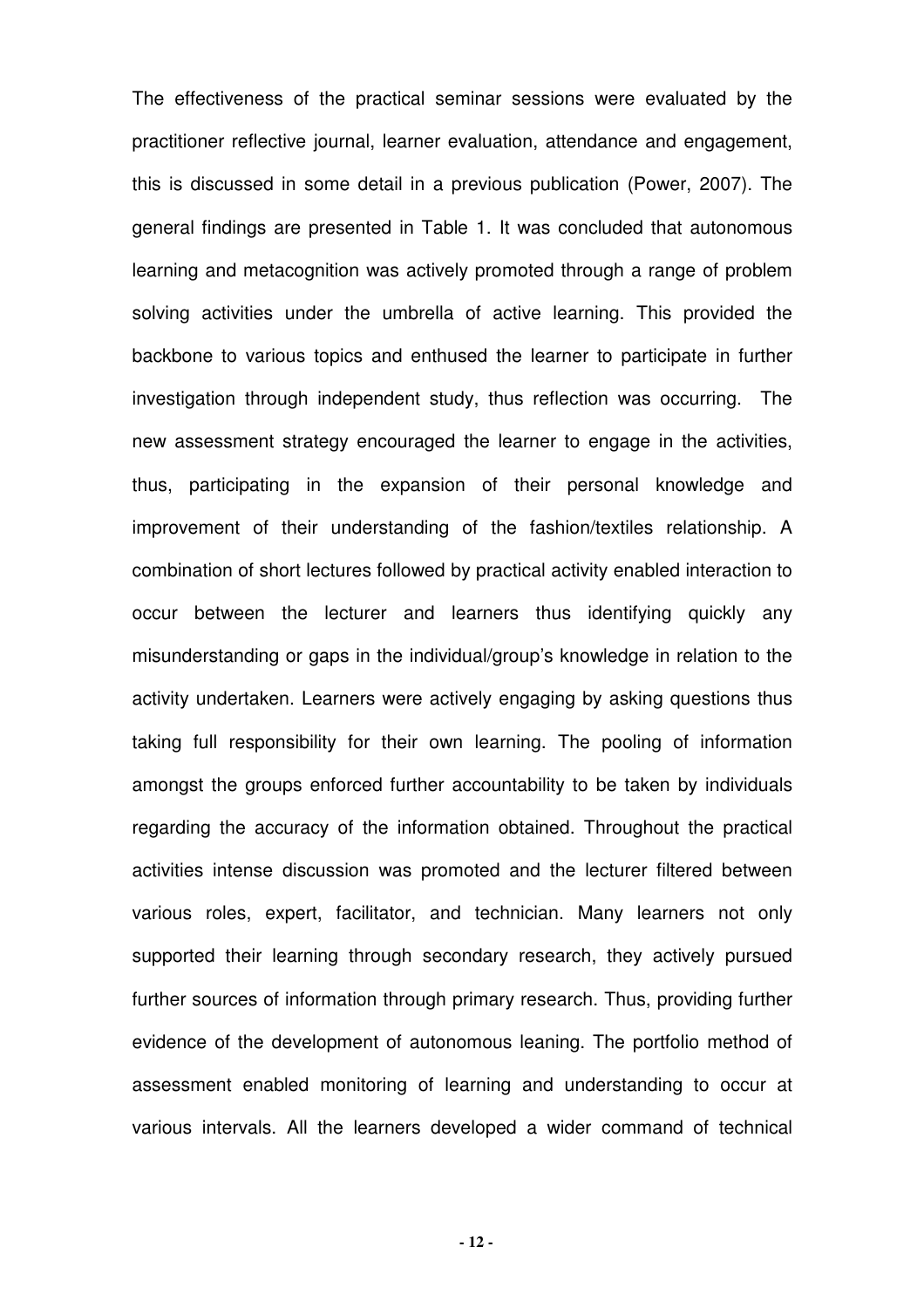language through the high level of communication and feedback throughout the sessions. Most of the learners benefited from the new portfolio style of assessment and engagement/commitment to their studies appeared to increase. One major disadvantage of this teaching approach was that the learners were still heavily reliant on the lecturer to devise the activity and source the material samples. Thus, suggesting that there is further justification to investigate active learning strategies and methods of supporting the transition to complete autonomous learning.

#### Table 1

Summary of the active learning strategy (2003-2006).

### **4.5 Phase 4 of the active research study (2003-2006)**

It can be seen from the findings presented in Table 1 that the active learning strategy was promoting the transition from dependant learners to independent learners. However there are still many issues to be considered prior to adopting an active learning model to a larger cohort. To conclude the 2003-2006 practitioner active research, a plan was drawn up consisting of a number of bullet points outlining areas for further consideration prior to implementation of an active learning strategy to a larger cohort.

• Devise practical activities using problem based learning and methods of monitoring the level of interaction for larger group sizes.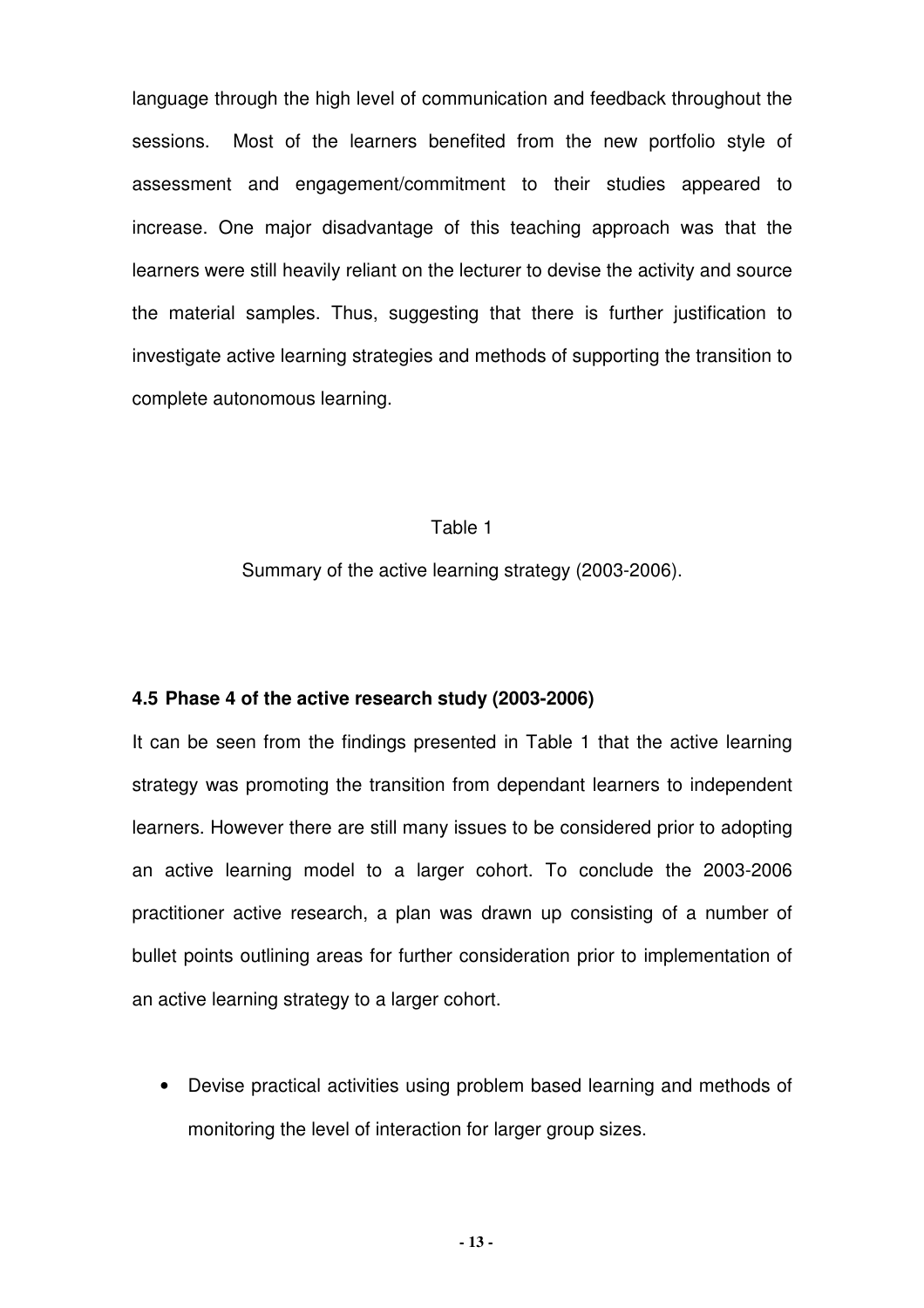- Examine timetabling to ensure all learners are allocated weekly time for seminar activities.
- Evaluate the learning outcomes and the assessment strategy, to maximise the learners' opportunity of fulfilling the learning outcomes.
- Relate part of the learning to other modules specifically design, focusing on specific fabrics.
- Focus on promoting autonomous learning and the development of metacognition skills.
- Monitoring attendance, unit satisfaction, achievement of learning outcomes and engagement with scholarly activity.
- Establish industry contacts specific to recent textile innovations.
- Through a new curriculum promote knowledge and understanding in textiles and raise the learner's awareness regarding the relationship between textiles and clothing.

## **5.0 Active learning strategies to promote autonomy in large groups**

Despite the success of the active learning strategy's in the earlier study (2003- 2006) a new approach was required to facilitate active learning within a larger cohort (70-80 learners). In order to fully promote autonomous learning there needed to be a move away from a controlled framework; hence, the academic should assume the role of facilitator. If this approach was adopted, the obvious model to implement would be the organic active learning model as previously described (Paragraph 2.3). However, this strategy needs to be approached with caution since it relies on the learners driving the project through to completion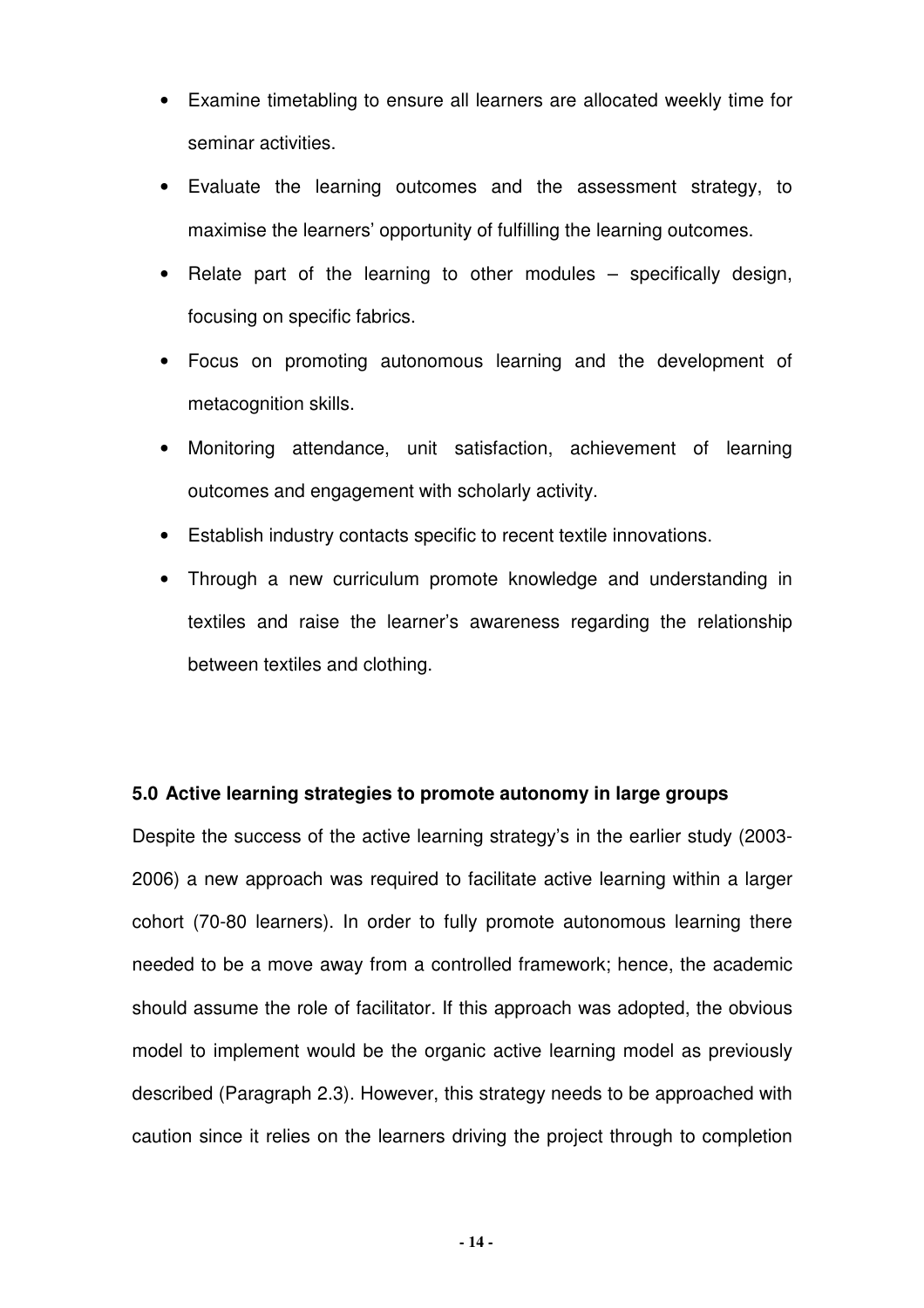and that requires the learners to have developed high levels of self-directed learning skills and discipline prior. Since this curriculum was intended for year 1 (level 4 NQF) undergraduate learners with varied entry behaviour it is essential that the necessary support was in place to facilitate the transition to autonomous learners (McGill & Beaty, 2001; Downing et al, 2007; Downing et al, 2009). Therefore, adopting an organic approach within an operational model would appear a more sensible strategy, since this approach can lend itself well to practical groupwork activities.

### **5.1 The organic approach to active learning within an operation model**

If the large cohort (70-80 individuals) was split into smaller groups and the groups are working within an action learning operational model (framework), it would be possible for the lecturer to assume the role of procedural technician and resource person or coach (Knowles, 1980; McGill & Beaty, 2001). Within each group an organic approach could be adapted. For example a weekly task may be allocated and the learners are asked to discuss the actions required to achieve that task (thus promoting an organic approach within an operational model). By breaking the cohort into groups to some extent the lecturer can address group concerns directly, thus, creating student centred learning. The large cohort can be reformulated weekly to reflect on the actions of the previous week and how these relate to the new tasks (thus, promoting skills of metacognition). The previous action learning trial was a success in terms of learner engagement, satisfaction and the development of metacognition. However, one of the problems identified was that it did not provide the support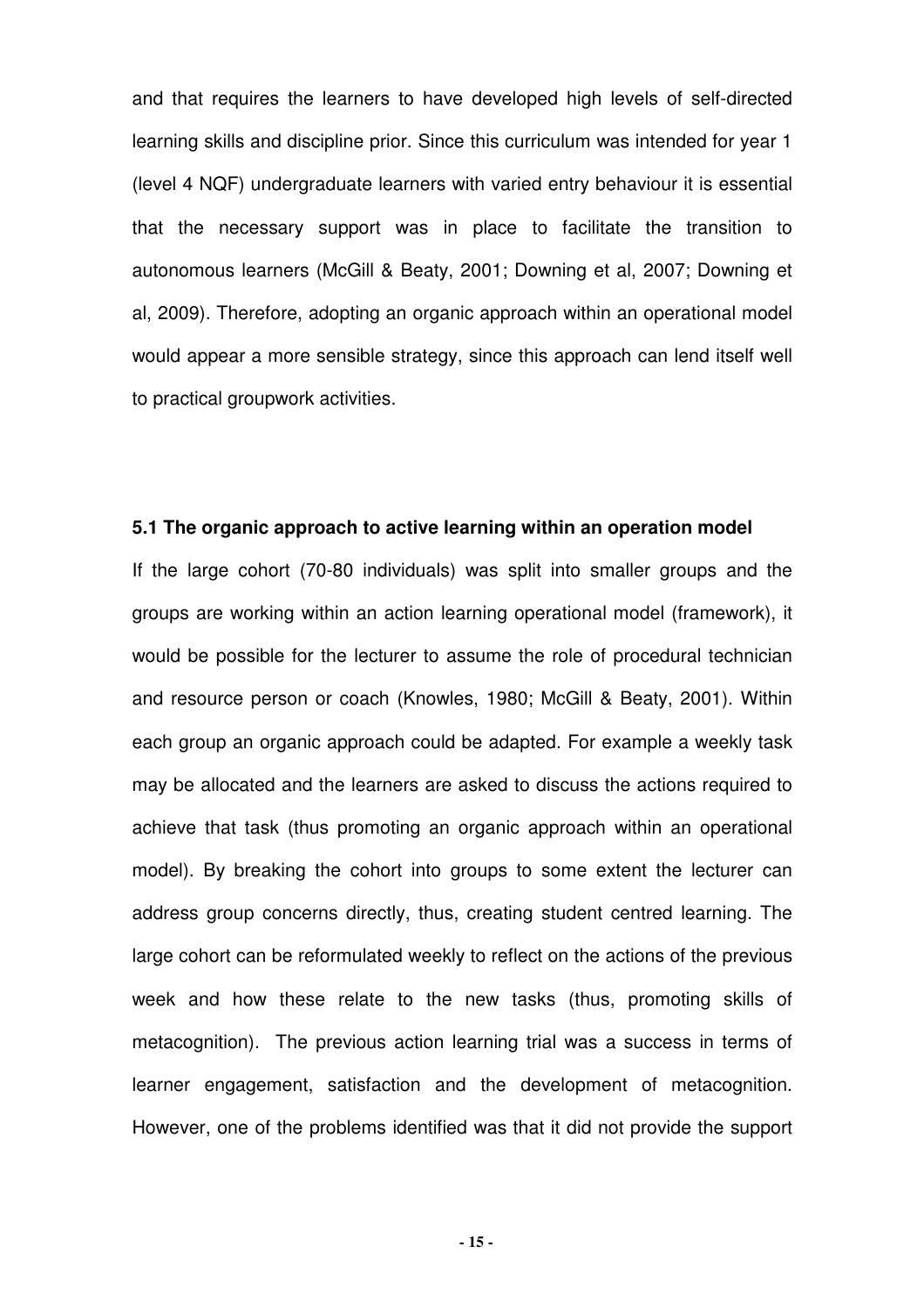necessary to enable the learners to progress fully to autonomous learners since all the activities and textile materials were devised and provided by the lecturer (hence, skills such as problem solving and the subject knowledge were increased, but perhaps so was the reliance on the lecturer for guidance). Therefore, perhaps this is not the most effective model to expand out to larger groups. If autonomy was to be promoted in large groups within HE, then best practise would be to encourage active learning in groups grounded in the process operational model (controlled framework) with windows of opportunity for the organic model (student centred - enabling the group to make key decisions to progress along a series of tasks). This would move the lecturer into a facilitator role, which would reduce the material resources required. The aim of the new model was to deliver the same curriculum content but change the active learning model. Hence, to provide a journey of discovery the learners were provided with key information to aid their learning and influence the selection of practical activity on a weekly basis, but it was up to the group to conduct the activity and assess the outcome in relation to their own group project and find the evidence to support this.

### **6.0 The project**

The model illustrated in Figure 1 was used as the base of the active learning. Each group of eight/nine members (randomly selected) was provided with an individual garment, each produced from a different; raw material (fibre), yarn construction method, fabric manufacturing technique, and textile finishing method. The project involved providing the learners with a series of instruction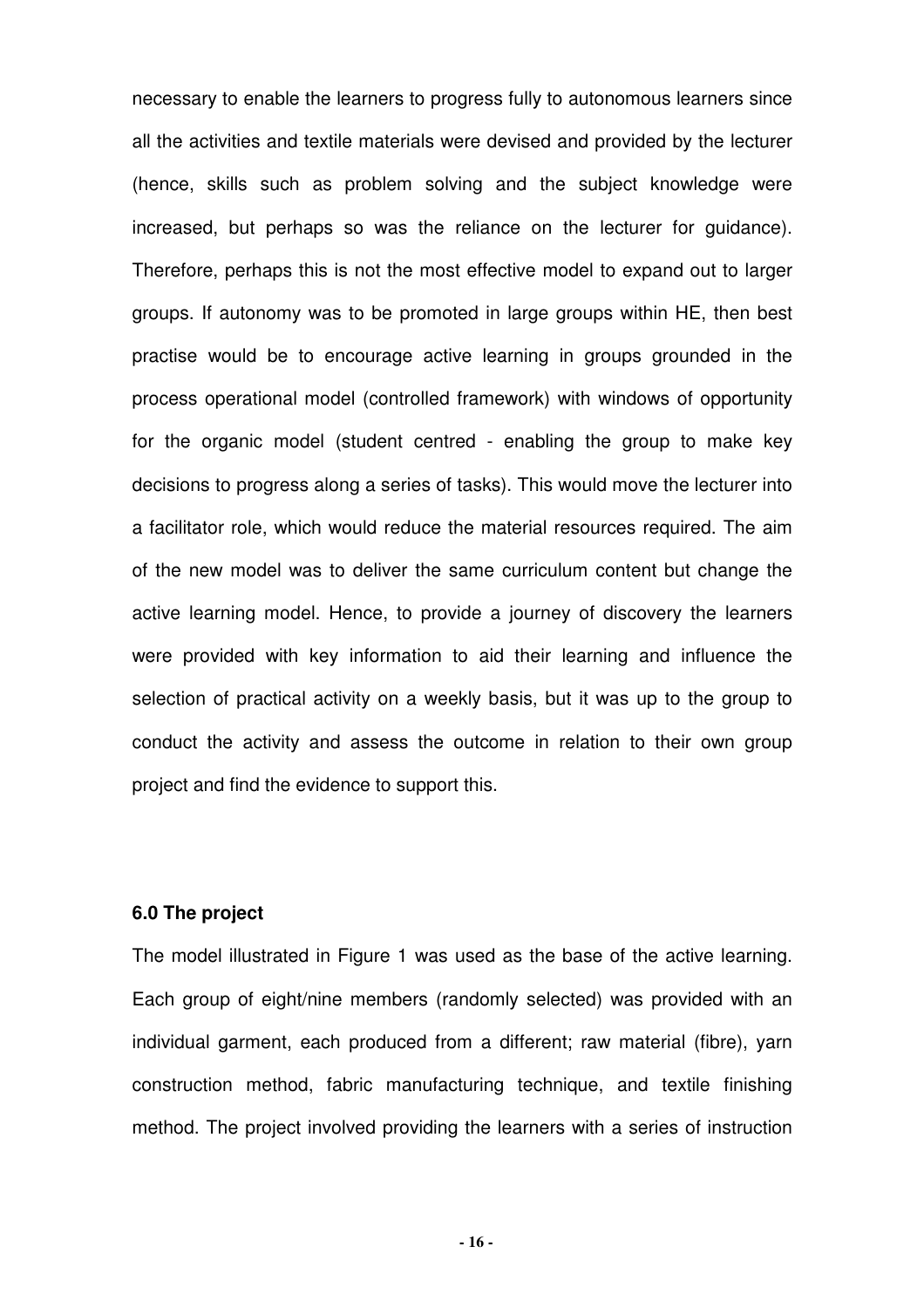to enable them to dissect their garment, in order to identify at various stages how their garment was constructed and the reasoning behind that decision (see Figure 1). The (1 hour) lectures became a series of instructions to alert the learners to the choices in terms of tasks related to each of the topics, the practical sessions (see Figure 1, supportive framework) were split between 3 staff members (1 academic, 1 academic assistant , 1 technician) which equated to 1 hour per group, to support, a) the task preparation (indicated in the light grey boxes), b) the task (indicated in the dark grey boxes), and c) monitoring and supporting the development of metacognition (indicated in the black boxes). The assessment strategy was a group portfolio analysing how a garment was manufactured (in terms of materials) supported intensively with evidence of selfstudy. In addition each group had to disseminate their findings back to their peers via a PowerPoint presentation (which was written up and included as part of the portfolio assessment).

#### Figure 1

Active learning operational model for larger cohorts.

#### **7.0 Evaluation methodology**

The evaluation strategy included four methodologies; the practitioner journal, learner feedback, attendance records and assessment. The practitioner journal was a combination of, a) informal observations based on discussions and activities with each group on a weekly basis (completed by the academic) and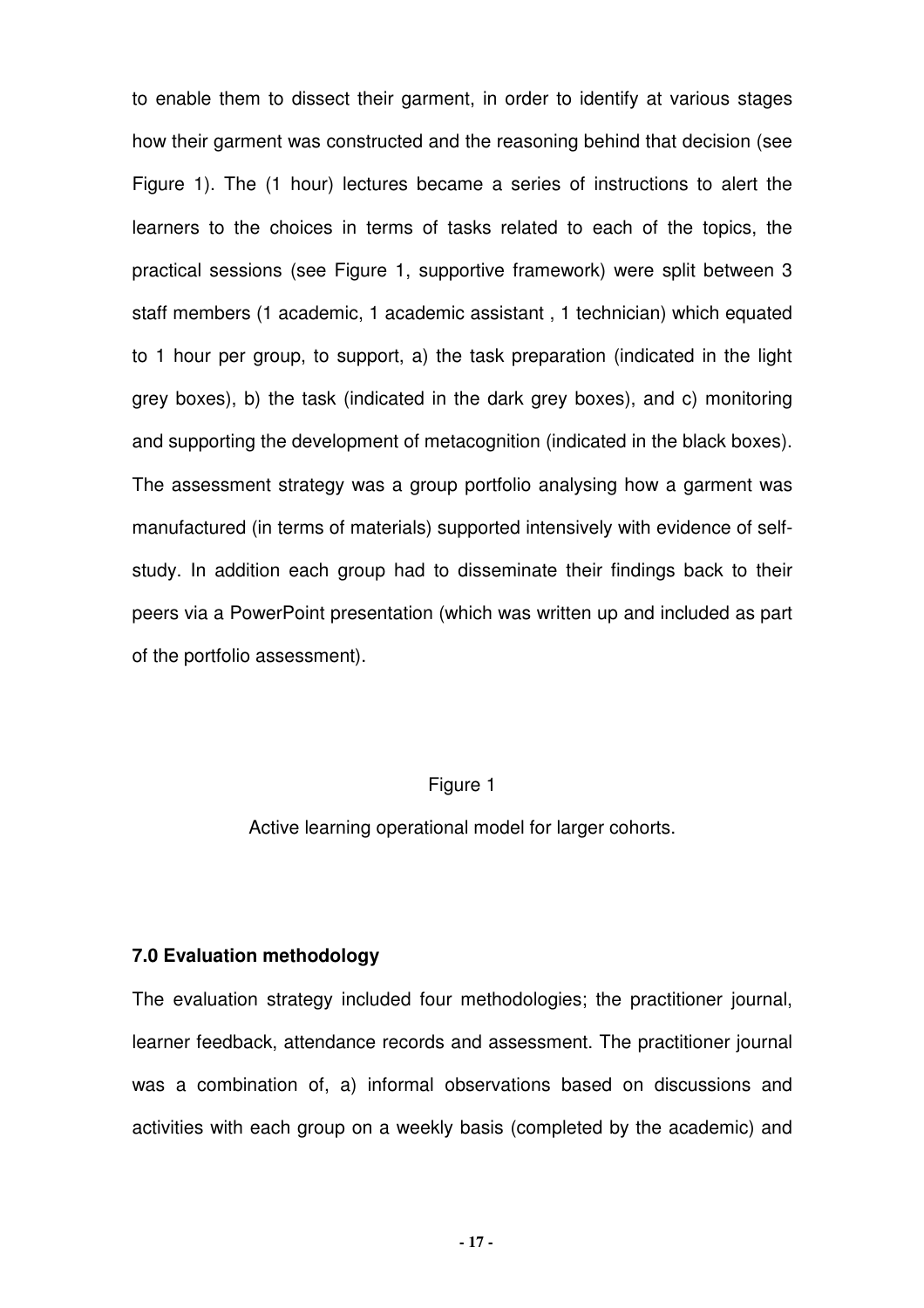b) formal interviews with the groups on a weekly basis (completed by the academic assistant). The journal was cross referenced for common themes over a twelve week period. Learner feedback was obtained at week 12 via a formative feedback questionnaire which focused directly on issues related to learning, teaching and general aspects of the unit. The questionnaire was modified from an existing format and used a Likert scale response. The feedback sheets were analysed using SPSS software. Most of the questionnaire focused around closed questions, asking the respondent to agree, disagree on a scale of 6 (strongly agree, agree, neutral, disagree, strongly disagree and not applicable), However, some questions were open ended and were coded to enable common themes to be established. Attendance was taken weekly during the lecture and at each 20 minute seminar/practical; this was cross referenced with a manual head count. Assessment was recorded and plotted against attendance to assess the correlation.

## **7.1 Summary of the practitioner reflective journal**

The reflective journal was a document built up on a weekly basis by the academic over the twelve weeks of teaching. The document contains two aspects, informal observation and discussion in relation to the study of metacognition, this was mainly obtained from the academic and technician's observations during the practical seminars; and the more formal monitoring of the groups by the academic assistant, this was a weekly interview with each individual group, a series of questions were devised covering three broad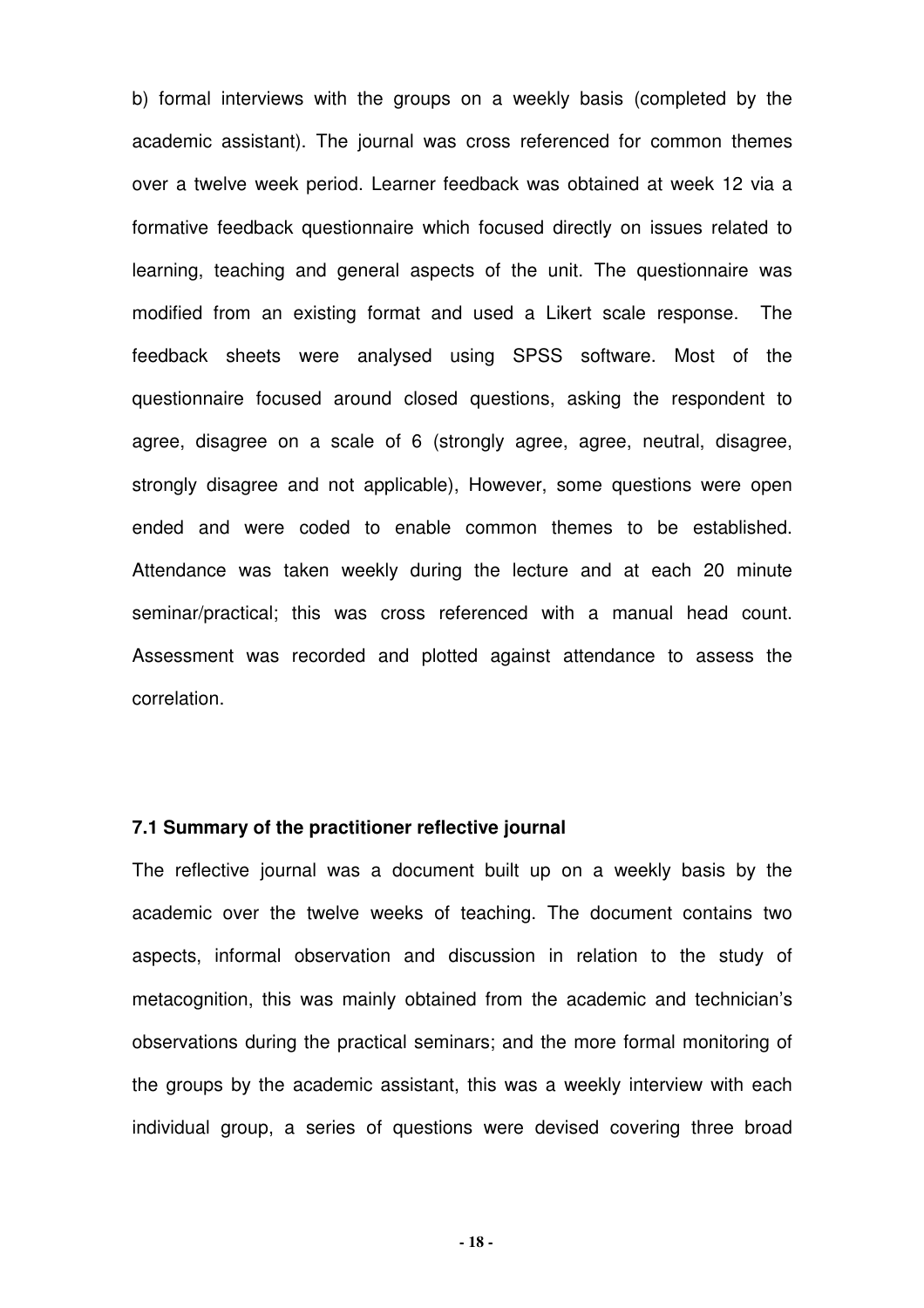categories (understanding of the tasks, application and planning, and content knowledge). At the end of twelve weeks the first four weeks of the practitioner's reflective journal was analysed to obtain a series of themes. These are presented in Table 2, the reflective journal was then re-analysed using the established theme codes to identify the frequency. Using the active learning model illustrated in Figure 1 the most prominent theme was the development of autonomous learning skills, this was demonstrated through a range of actions including the learners understanding, interpretation and activity within the weekly tasks, The second most common theme was the development of employability skills, demonstrated through the management, communication, and reflection of the groups activities. There appeared to be less emphasis on subject understanding and knowledge as the learners focused on the process rather than the product. Of course not all the groups engaged or worked well, indeed some of the groups did not progress to the required level of autonomy expected and group communication broke down at various stages. The operational model however, provided the academic team with some element to intervene to prevent the project failing. If an organic approach (as described in Paragraph 2.3) had been utilised some groups may not have fulfilled the units learning outcomes or developed any skills of autonomy. It was concluded from the practitioner reflective journal that the operation model may not develop all learners to the same level of autonomy as the organic model. However, it supports the transition and provides a safety net by enabling the learners to achieve small quests whilst developing the necessary skills of metacognition, as they become more comfortable with the active style of learning, it also enables intervention at an early stage to prevent the projects failing. It could be argued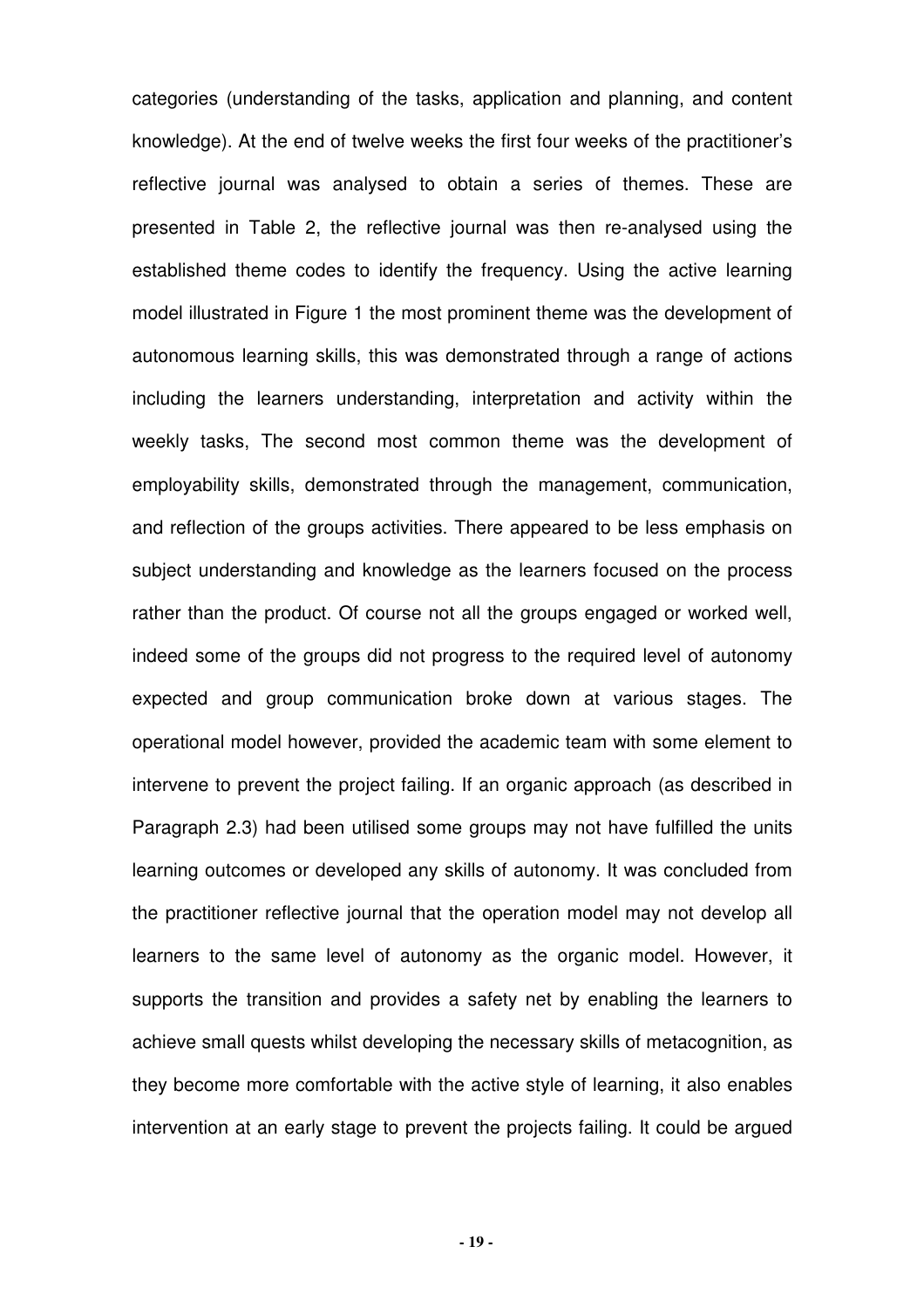that external intervention goes against the autonomous learning strategy, however in such large groups it is essential that engagement is maintained to prevent learners becoming despondent. At the end of the twelve weeks it was concluded from the practitioner reflective journal that most of the groups had developed some autonomy skills; four groups had excelled to be able to self manage and reflect, three groups had made significant steps to autonomy but still required guidance and clarification, the remaining two groups struggled with the concept of active learning and failed to develop autonomy skills, however, this was in part due to poor attendance and lack of engagement.

#### Table 2

Frequency of themes identified from the practitioner's reflective journal.

### **7.2 Learner feedback questionnaires**

The unit provided a formative feedback questionnaire for the learners to express their views in relation to the textiles/materials element of the unit. The feedback opportunity was provided on the last day of teaching (the learners peer presentation day), which ensured maximum attendance. The questionnaire was split into three sections enabling the learner to express views regarding; learning, teaching, and general comments. 40/74 learners completed the feedback (54%) and the data was analysed using the SPSS software package. The majority of the questionnaire focuses around closed questions using a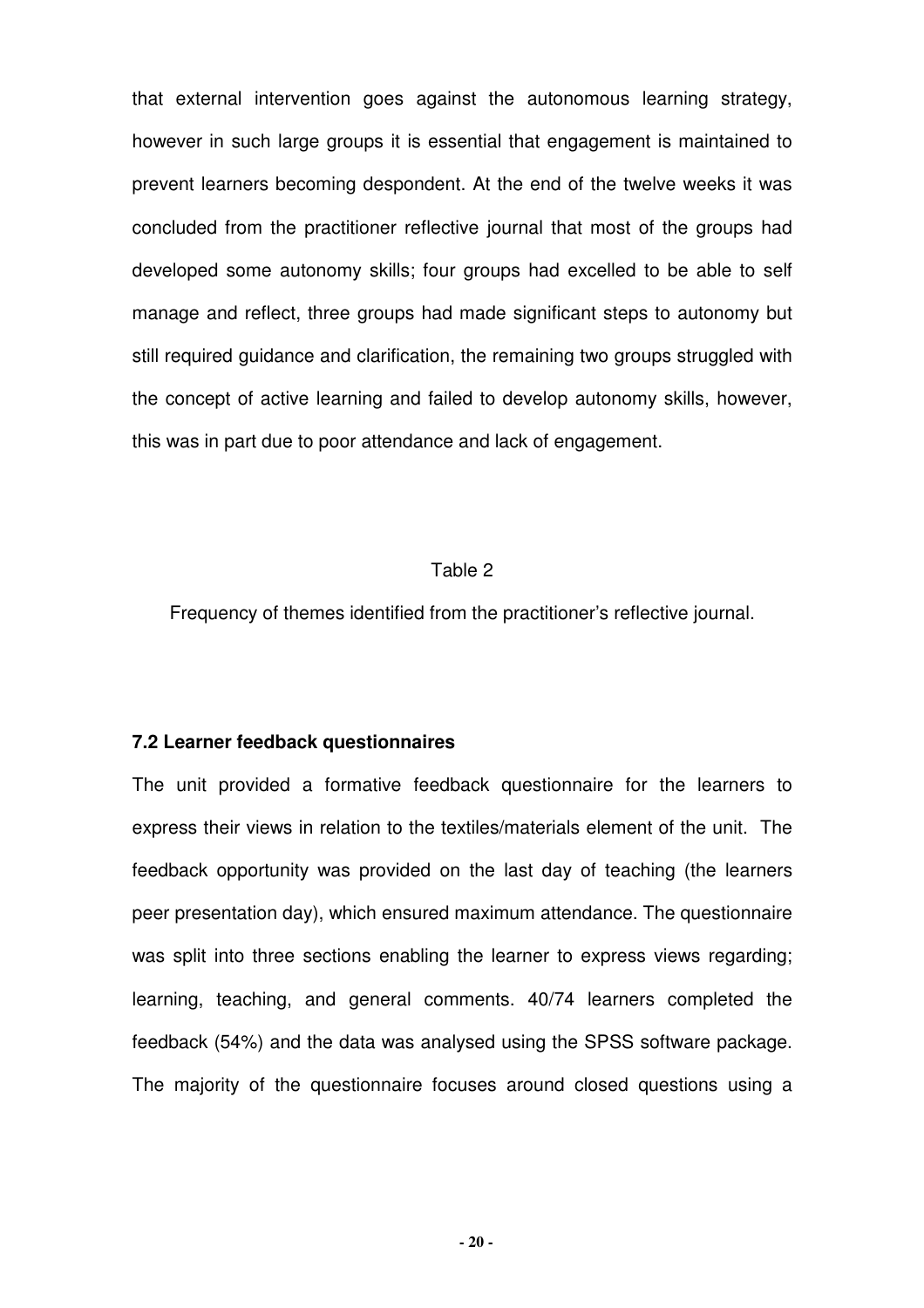Likert scale; however, some questions were open ended, in these cases the responses were coded to enabling common themes to be evaluated.

### **Perception of "learning"**

This was evaluated using a series of 9 closed questions with the opportunity for the learners to comment further in relation to groupwork, attendance and wider reading. 80% of the learners agreed (with 17.5% strongly agreeing) that the unit proceeded at a pace they were able to cope with. 75% of learners acknowledged that the contents of the lecture (with 17.5% strongly agreeing) and assessment strategy (80% agreed, with 15% strongly agreeing) was clearly communicated. 57.5% of the learners either enjoyed or really enjoyed the unit (this was probably down to groupworking which appeared to be a problem for some learners) and 57.5% enjoyed working as a group. Only 50% thought the method of assessment allowed them to display their learning effectively this was perhaps linked to only 52.5% acknowledging that they had developed their self study skills (despite this being actively promoted at every opportunity). When asked if they agreed with the statement "I enjoyed working as a group" the most common feedback was linked to difficulties with group management, yet when the seminars and lecturers were geared to addressing study skills the attendance was poor.

Regarding attendance, the groups were more realistic when asked to comment on their attendance than the previous cohorts. The most common reasons for the reduced attendance level was sickness and learners selectively excluding lessons because they did not relate directly to the assessment. 95% of learners

**- 21 -**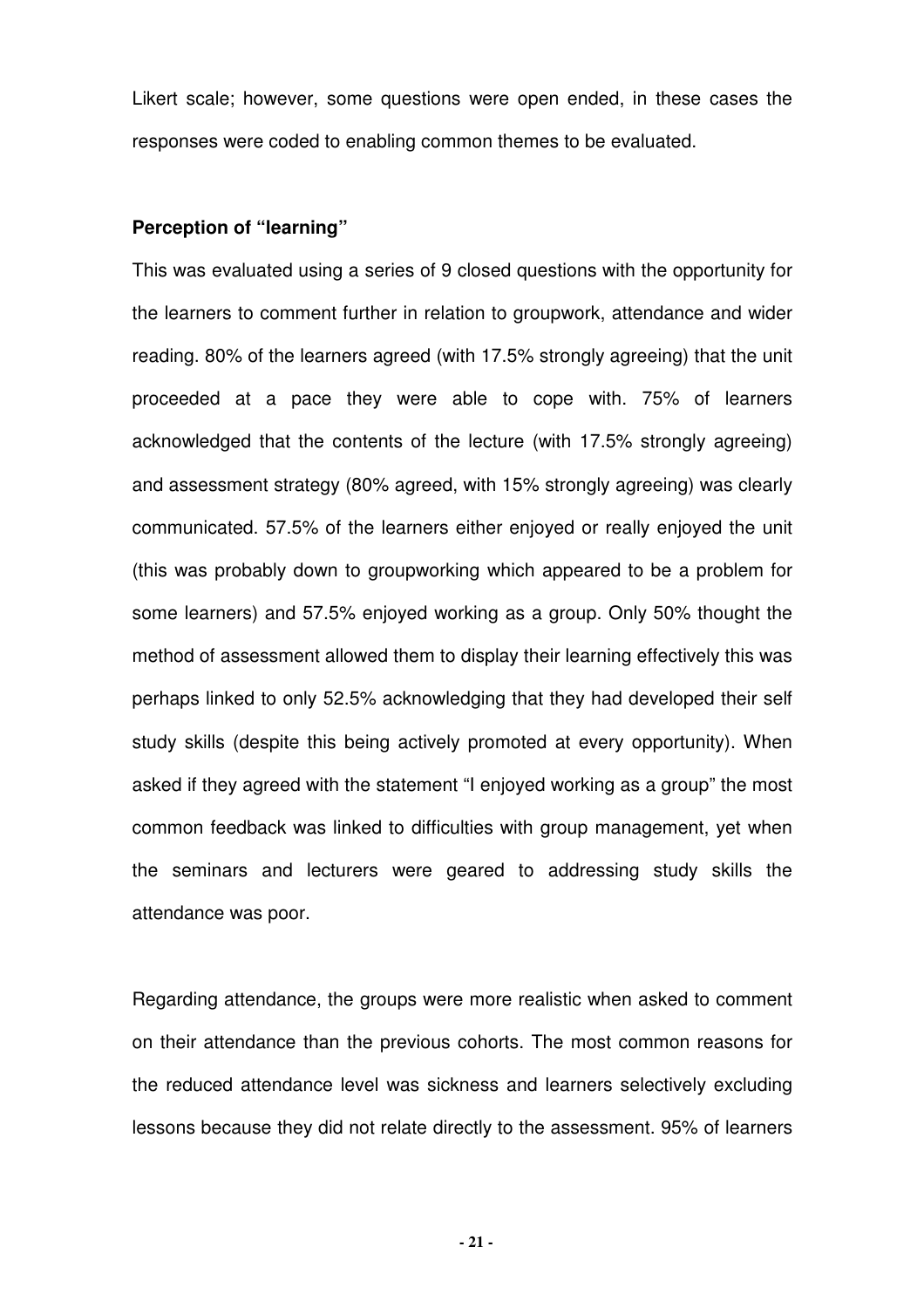noted that they had conducted some wider reading; however, only 2.5% of the responses reported that they had read over 20 articles.

#### **Perception of "teaching"**

Teaching was evaluated using a series of 6 closed questions. It was found that a high percentage of the group (over 90%) concluded that the teaching team for this unit were effective, well prepared and had good subject knowledge (evaluated over 3 questions). 82.5% of the learners agreed (with 30% strongly agreeing) that the lecturers were easy to approach outside class and 92.5 % agreed that the lecturers provided effective resources for learning (with 30% strongly agreeing). However, only 50% acknowledged that the lecturers provided satisfactory feedback on learning and performance, this was a cause for concern since the seminar process enabled the lecturers to provide verbal feedback on a weekly basis. This highlighted the fact that the learners' interpretation of feedback varied from the teaching teams, since it appears the weekly verbal feedback was not recognised by half of the respondees. In addition the learners were provided with a formal opportunity for feedback at week 6 and only 1/3 of the groups utilised this effectively.

## **General comments**

The final section of the questionnaire comprised of a single closed question relating to the unit quality and 6 open ended questions to enable the learners to express views relating to unit improvement, content, wider implications of unit and autonomous learning. 70% the learners were satisfied with the quality of the unit with 10% expressing very satisfied. 80% of the responses offered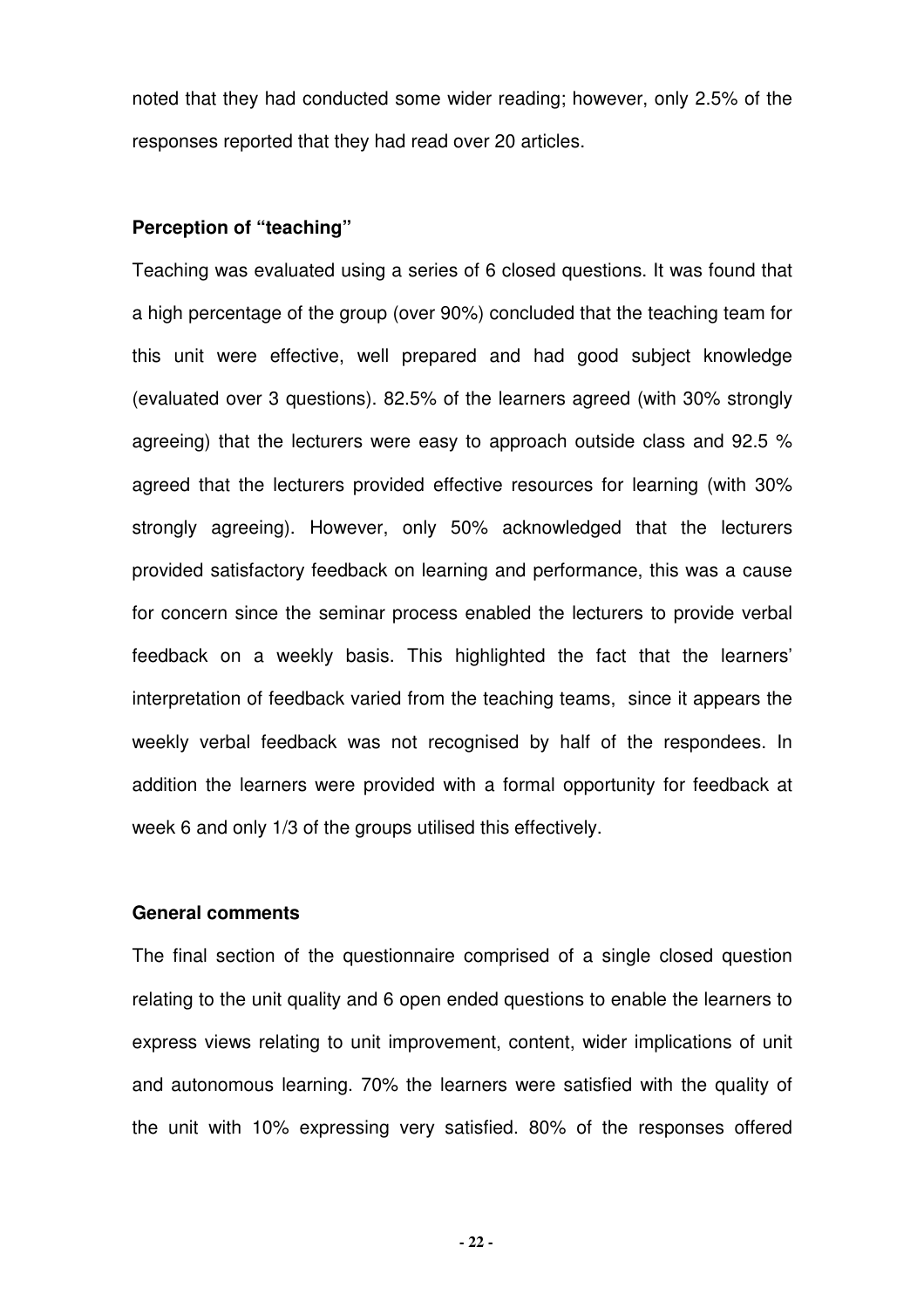suggestions to improve the unit, which in the main identified problems with the timing of the seminars; this can be interpreted in two ways a) issues with the timetables or b) the learners not engaging with self study. Most of the learners did not offer any examples of the extra topics that they would like to see covered. The most popular lectures were the practical seminars reinforcing the feedback from previous years that more practical activity was required. 50% of the respondees commented that the subject did assist them outside the subject of textiles. Interestingly 72.5% stated that this model of learning (active) would assist them in their employment.

#### **Evaluation from learner feedback**

It was concluded from the learner feedback that the majority of respondees were satisfied with the content, pace, teaching and fully understood the assessment requirements. However, less were satisfied with the method of assessment (group portfolio), the development of study skills, the groupworking activity, feedback and the unit delivery structure (lectures and seminars). This is interesting since the study skills support was provided weekly and lectures relating to study skills were integrated directly into the unit, yet the attendance records reveal that these sessions had the lowest attendance. In addition 72.5% of the group recognised in a later question that this style of learning would assist them in their employment. This presents the question; do the findings imply that the learners are not able to evaluate the development of skills of metacognition. Further to this the learners were provided with weekly verbal feedback and a formal opportunity for feedback halfway through the unit and only 1/3 of the groups utilised this effectively. Again this presents a question: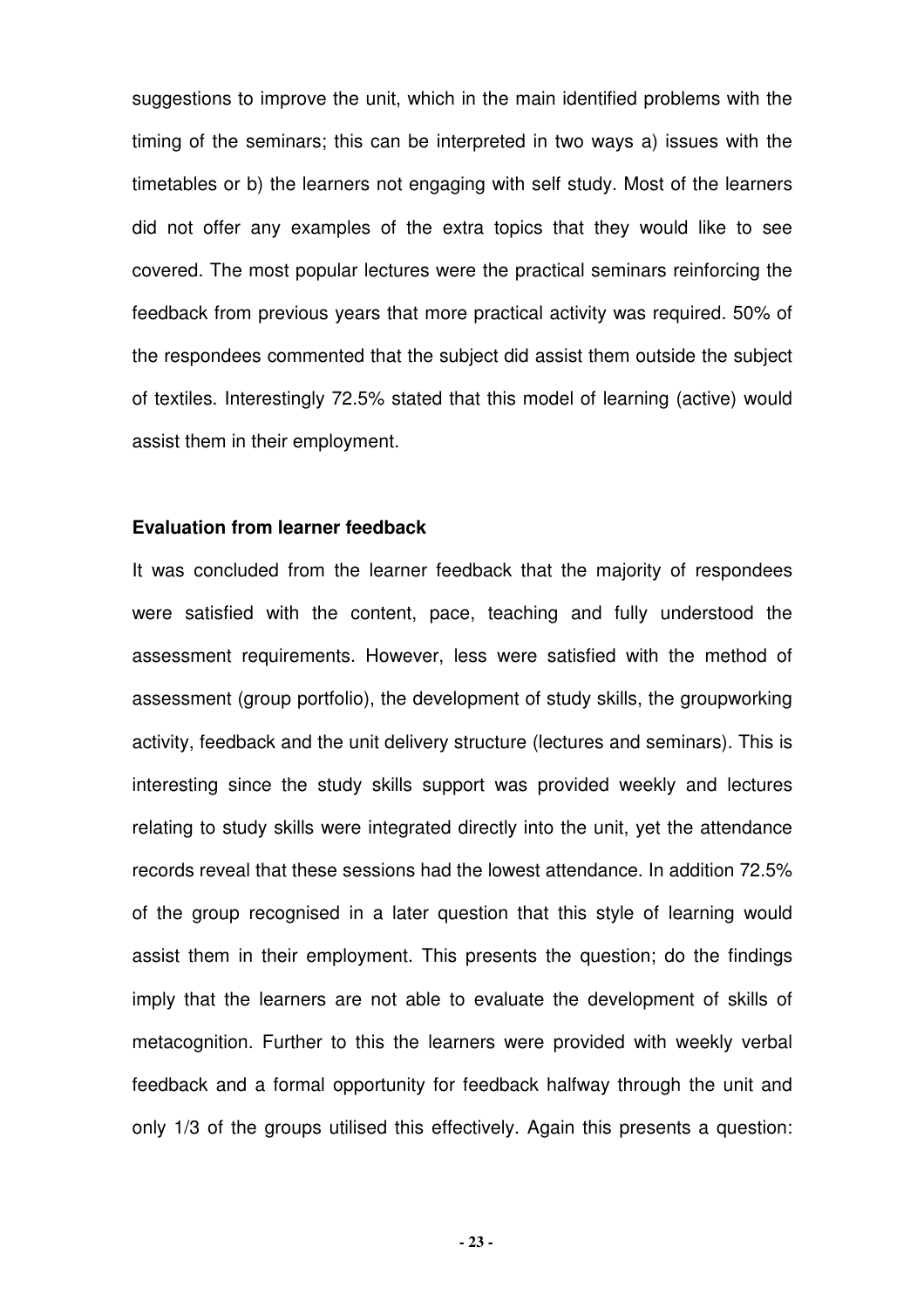Do learners understand the different types of feedback and the relevance of each? Finally in the general comments, annotations were made in relation to timetabling of the seminars as apposed to the actual unit delivery. Therefore, it can only be concluded that the learners were not satisfied with the waiting between seminars. However, this does present a question of why they were not utilising this time effectively as self study. It was concluded that the operational active learning model was an effective strategy to deliver a practical based subject to a large cohort. The findings from the learner formative questionnaire revealed that more emphasis needed to be placed on study skills (group working, independent research, autonomy, time management, effective communication, understanding and interpreting the types of feedback) to ensure seminars and practical activity are utilised successfully. In relation to the number of repeats of any seminar (practical/laboratory class), it is unavoidable that the lecturer contact time will be increased to facilitate small group experimentation, however, repeated seminars will be avoided by enabling the learners to work within the organic active learning model within the seminars (hence, enabling student centred learning).

## **7.3 Attendance**

Figure 2 presents a chart plotting the unit attendance for the same unit over a period of 4 consecutive cohorts (any private study weeks have been omitted). It can be observed that year on year (with the exception of the 06-07 the attendance level showed signs of significant improvement, averages for each cohort (over all teaching weeks) are 03-04 49%, 04-05 59%, 05-06 76%, and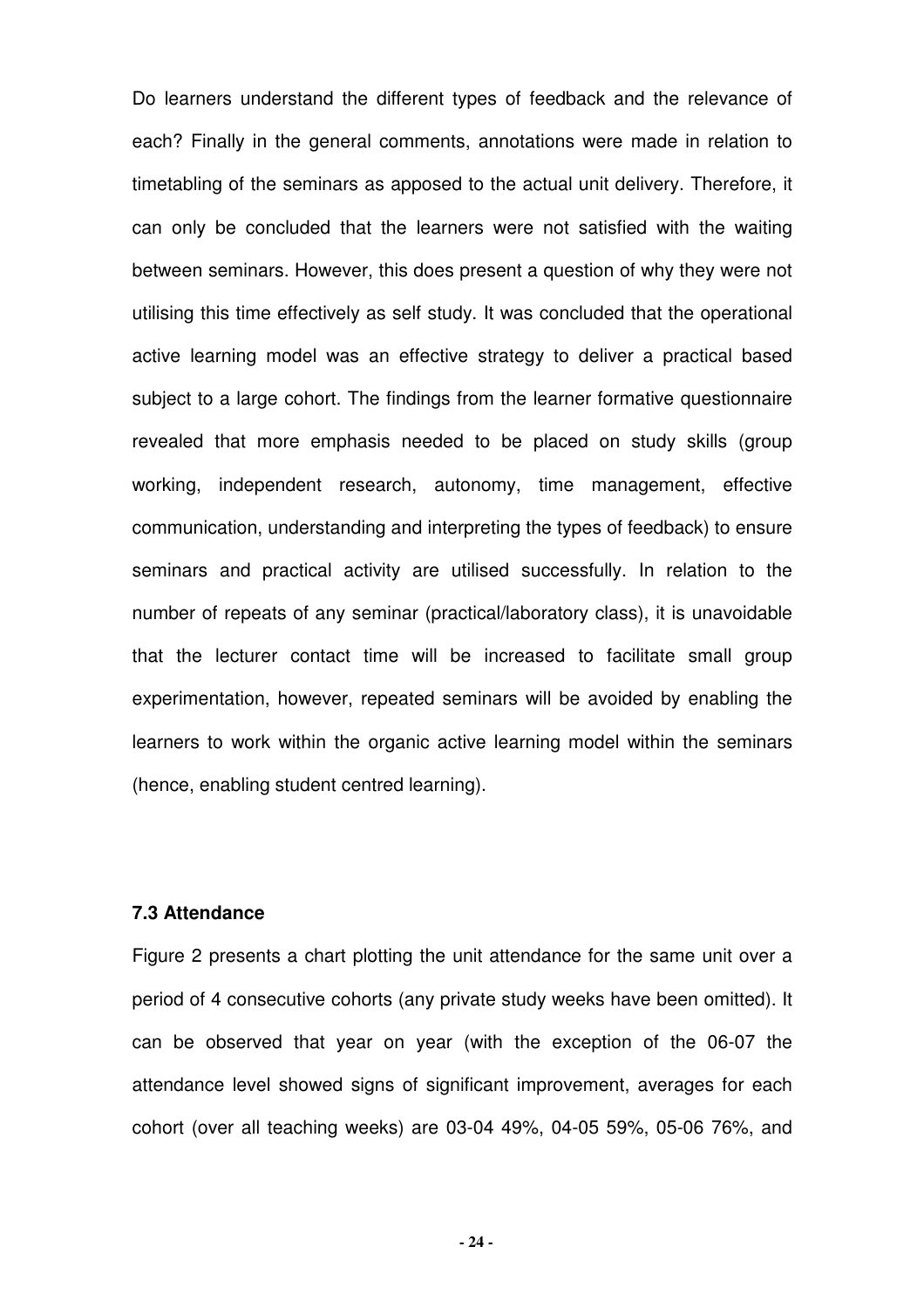06-07 58.8%. For cohort 06-07 the teaching was moved from the first term into the second, which caused confusion regarding the timetabling at week one (hence the significantly low numbers (20%). If the first week was excluded from the calculations the average attendance for cohort 06-07 was 62.8% (see Figure 2) which would indicate that the attendance pattern is stabilising and the general attendance pattern (fluctuating) reverted back to the pattern seen in the earlier two years (03-04 and 04-05) not the steady decline illustrated for cohort 05-06. It should also be noted that the HND course which was included in the results presented in Figure 2 changed to a foundation degree in cohort 06-07, which did effect the overall averages. It was concluded that the operational active learning model did not significantly improve the overall attendance or individual attendance generally if compared to previous cohorts.

#### Figure 2

Attendance figures for four consectutive cohorts.

## **7.4 Assessment (quality of self directed study)**

Figure 3 presents a chart illustrating the correlation between attendance and academic mark. It should be noted that there is a positive correlation for each successive cohort between 2003-2006. However, it should be noted that due to the marking criteria utilised during 2006 there is an almost true correlation between attendance and mark. The active learning model enabled the academic team to monitor engagement during the year, the mark was awarded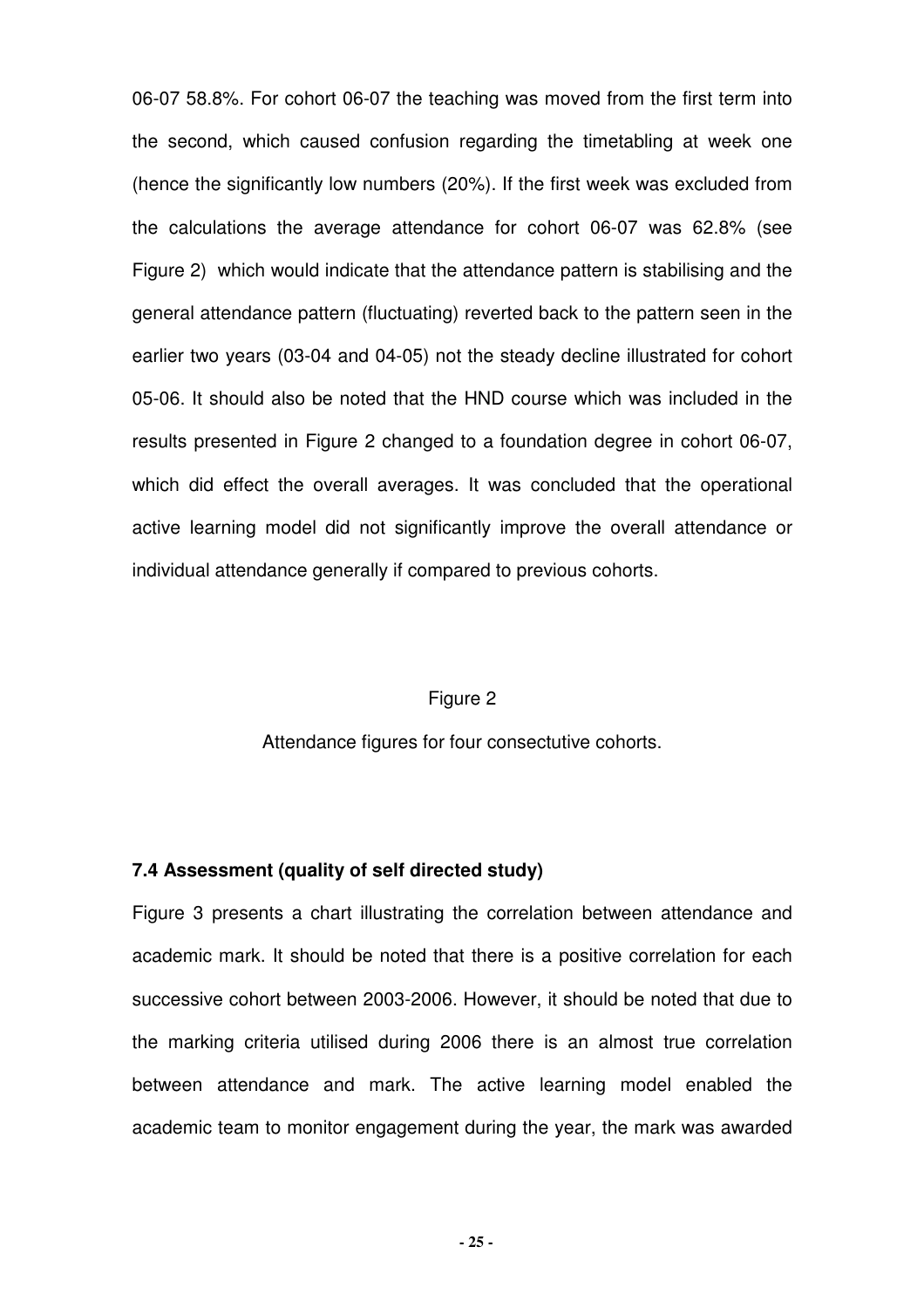for the group portfolio in relation to the learning objectives and a proportion of the mark was lost if the learner did not participate in the active learning seminars and group presentation, (hence, the learners that did not contribute to the group portfolio or participate in the peer presentation were awarded 0%). Interestingly the group that was awarded the highest academic mark did not have the best attendees. The group with the best attendees however, was acknowledged through the practitioner journal to have developed skills of metacognition early in the study and was engaging and functioning effectively as a group. The peer presentations enabled the staff to comment regarding any errors or misconceptions in the evaluation of textile products and therefore feedback was provided verbally prior to the portfolios being submitted (although it was acknowledged by the learners that this had not been interpreted as feedback, since there were similar errors in the final submission).

### Figure 3

Correlation between attendance and academic acheivement.

### **8.0 Evaluation**

Key findings from the practitioner reflective journal and learner feedback clearly indicate that the active learning model is a successful strategy to deliver a practical based subject to a large cohort. It provided the structure to enable the majority of students to progress at a suitable pace and was found to promote scholarly activity and the development of skills related to, metacognition,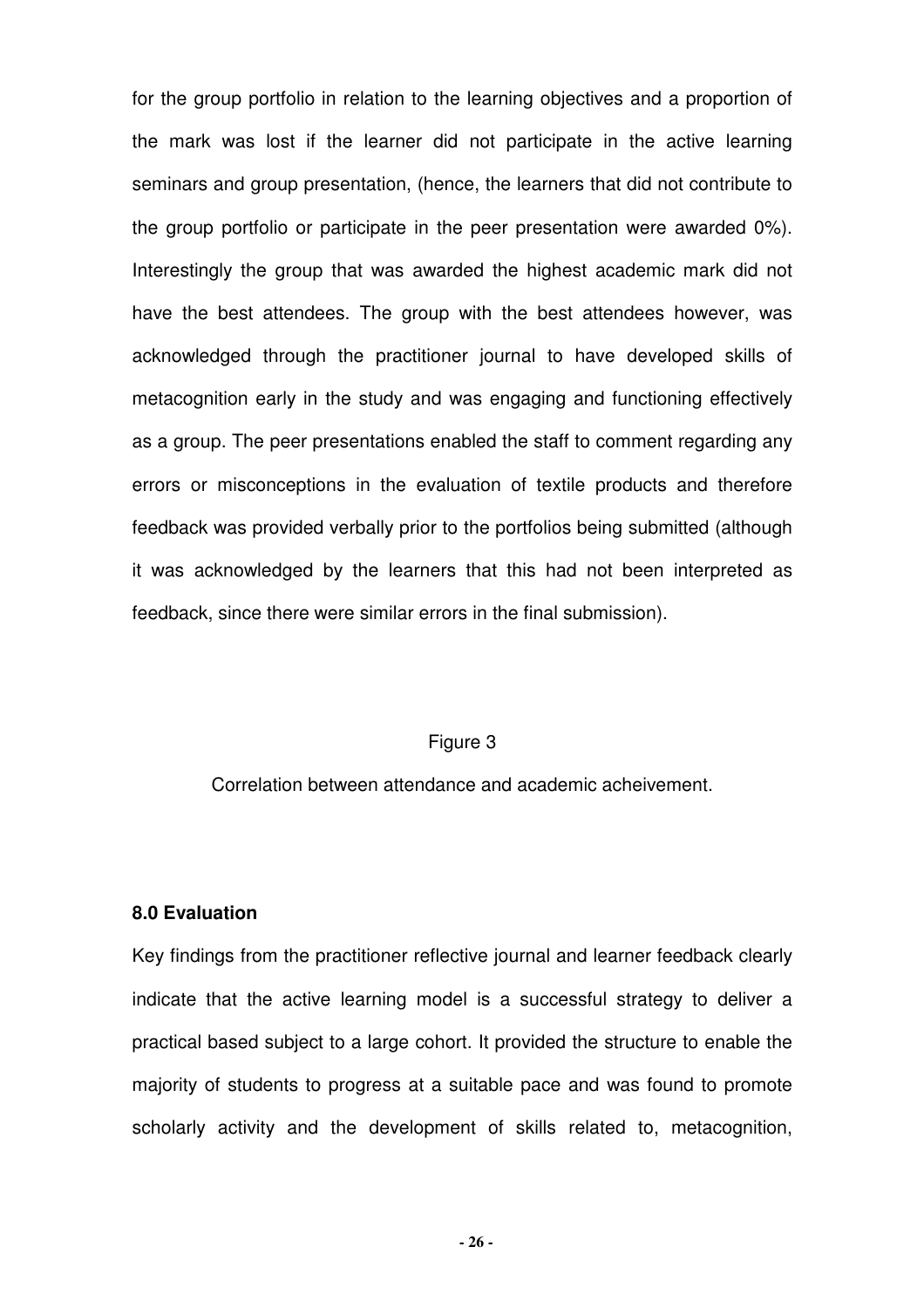autonomy and employability. The active learning model presented in Figure 1 was found to be particularly effective since it focused on developing a strategy based around the general principles of metacognition to enable progression to the autonomous style of learning. The framework or scaffolding as described in Downing et al's (2007; 2009) later work was identified as a key factor in promoting PBL which clearly supports the findings of this study. Interestingly the findings from the learner formative feedback questionnaire revealed that more emphasis needed to be placed on the development of study skills at an earlier stage to ensure seminars and practical activity were utilised successfully. Despite the effort to address study skills there still appeared to be some confusion relating to learner expectation and reality, particularly in the area of feedback (perhaps this requires re-branding). In relation to the number of repeats of any seminar (practical/laboratory class), it is unavoidable that the lecturer contact time will be increased to facilitate small group experimentation however, repeated seminars will be avoided by enabling the learners to work organically within the devised framework. Assessment grading was reduced significantly by introducing the group portfolio assessment; however care must be taken to ensure the learners are fully aware of how the results are being derived. In the case of this trial the learners were fully informed during the early weeks and understood the implications of non-engagement. Despite the individuals awarded grades being linked to participation in the active learning, it was concluded that the new framework did not significantly improve the groups overall attendance or the individuals attendance (if compared to previous cohorts). However, it was found that the groups that developed skills of metacognition early in their studies achieved the highest academic mark (This

**- 27 -**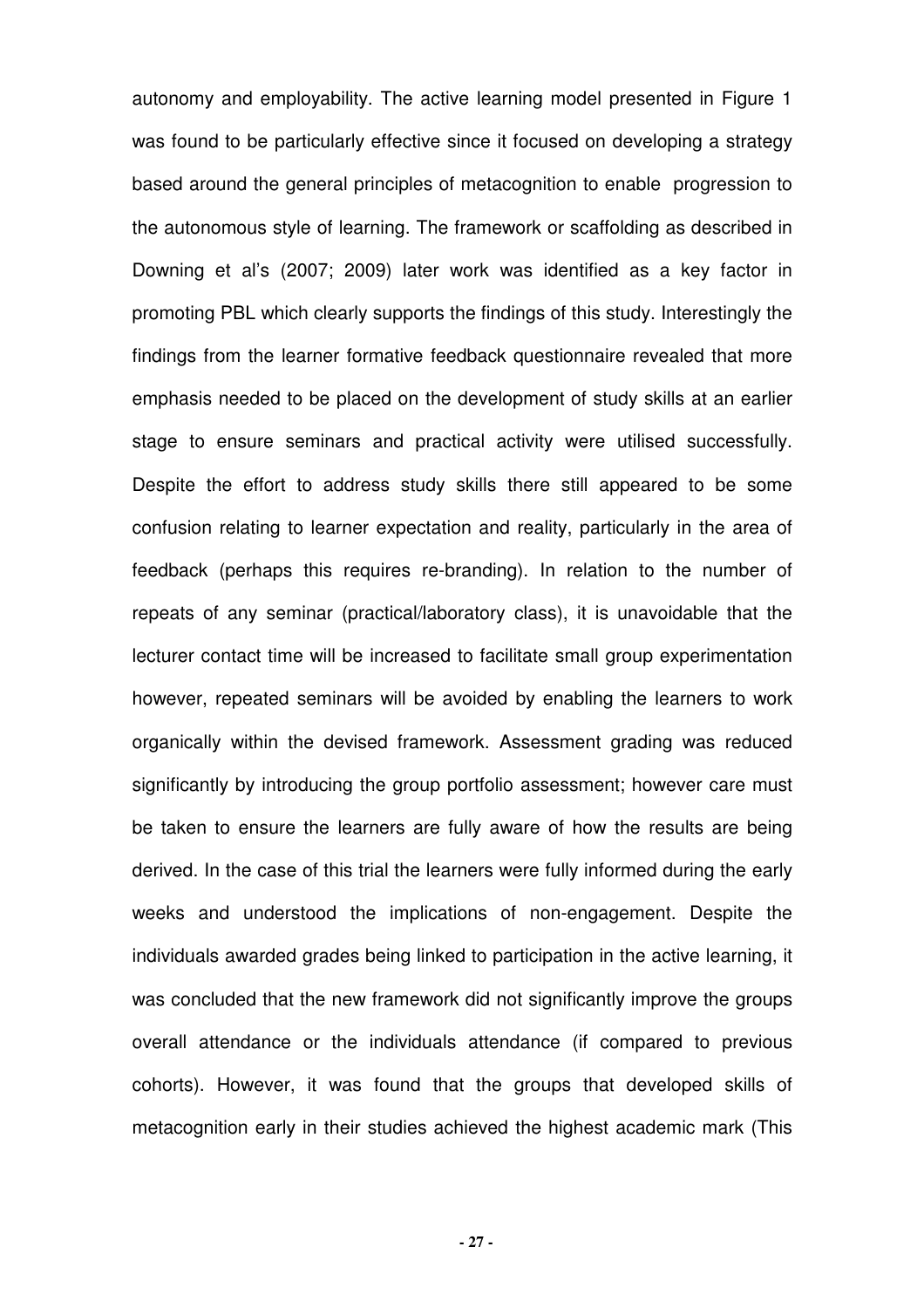supports the findings of Cornoldi's (1998) work), even though they did not necessarily have the highest attendance. The portfolio did promote many opportunities for the learning outcomes to be achieved and as a result enabled the assessment to cover a higher percentage of subject content. When the spread of grades were compared to previous cohorts it was found that individual grades were higher. The assessment criteria had no method of evaluating if each group member had acquired the same level of knowledge. However, it could be argued that a traditional assignment only enables a small amount of the curriculum to be graded effectively and therefore has a similar disadvantage. In addition to the portfolio assessment, each group had to defend their findings through a peer presentation with questions. This provided the opportunity for the lecturer to determine understanding across the group and therefore the group portfolio was considered a more effective measure of learning. The study concluded that active learning is a successful strategy to promote; metacognition, effective progression to autonomous learning and the development of employability skills. However, it requires careful planning, organisation and monitoring if utilised in large group numbers. It was found that for year 1 (level 4 NQF) undergraduate learners, an operational model which provided a supportive framework was particularly successful in enabling progression to the autonomy required within Higher Education.

#### **9.0 Recommendations for future action**

There are six identifiable areas for further consideration. This trial evaluated a set of level 4 HE learners, but made no attempt to sub-divide the group into

**- 28 -**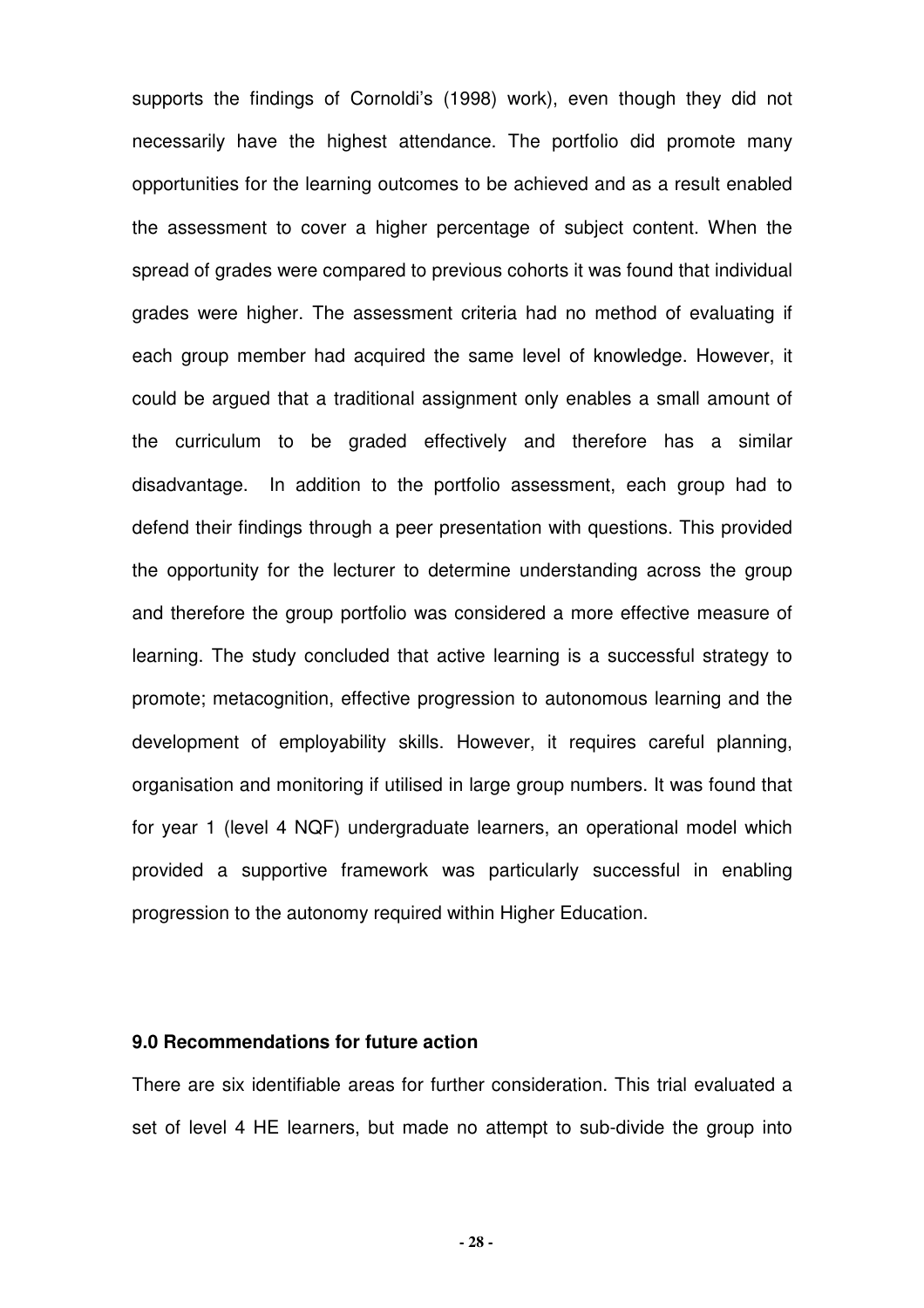those from non-traditional background and international learners. It would be interesting to explore these learner groups separately in relation to active learning and compare the findings. Secondly a greater emphasis needs to be placed on how study skills are branded. The trial identified that the study skills lectures were poorly attended, yet the learner feedback at the end of the unit concluded that more guidance was required. Further to this the learners acknowledged that they missed lecturers that they did not associate directly with assessment. Therefore, there is justification to remove the labelling of study skills and re-brand the lectures as assessment guidance or disguise it within the course content. In addition to this the learners' perception of feedback and lecturer's communication of feedback needs to be evaluated. Despite the active learning strategy providing feedback in various forms throughout this investigation, the learners failed to recognise some of the communication methods. This study evaluated the effectiveness of active learning using assessment as a key factor of success. More recent studies (Downing et al, 2007; Downing et al, 2009) relating to PBL have evaluated metacognitive development utilising LASSI (Learning and study strategies inventory). In further work it would be interesting to incorporate this into the evaluation strategy for active learning. Finally each group worked in isolation throughout this study, further exploration is required where the groups are given the opportunity to engage and communicate with other groups. This was one of the differences between the 2005/2006 trial (with 50 fashion learners) and the current study. It would be interesting to examine if this significantly improved attendance and the development of metacognition as it did in the prior study.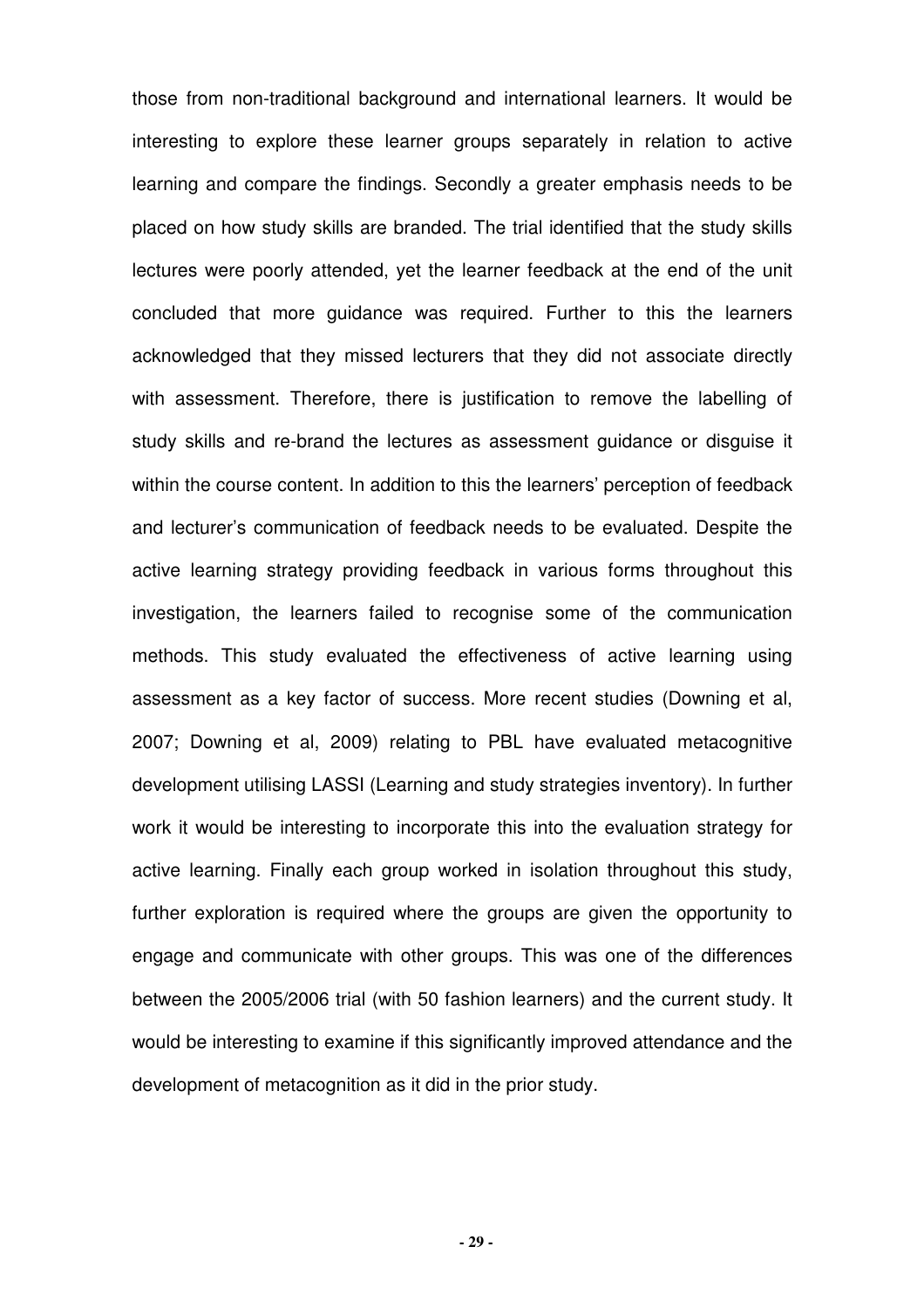## **References**

Blumberg, P. & Michael, J. A. (1992) Development of self-directed learning behaviours in a partially teacher-directed problem-based learning curriculum. Teaching and Learning in Medicine. (4) 3–8.

Boud, D. (1981) Developing learner autonomy in learning. (London, Kogan Page).

Cannon, R. & Newble, D. (2000) A handbook for teachers in universities and colleges  $4^{th}$  Ed. (London, Kogan Page).

Cornoldi, C. (1998) The impact of metacognition reflection on cognitive control. In: Mazzoni, G. & Nelson, T. eds Metacognitive and cognitive neuropsychology. (Mahwah, NJ: Erlbaum).

Department for Education & Employment (DFEE) (1998) The learning age: A renaissance for a new Britain: meeting the challenge (Green Paper). (London, HMSO).

Downing, K. (2001) Information technology, education and healthcare: constructivism in the 21<sup>st</sup> century. Educational Studies. 27(3) 299-235.

Downing, K. et al (2007) Metacognitive development and moving away. Educational Studies. 33(1) 1-13.

Downing, K. et al (2009) Problem-based learning and the development of metacognition. Higher Education. (57) 609-621.

Driscoll, M. P. (1994) Psychology of learning for instruction. (Needham Heights, MA, Allyn & Bacon).

Flavell, J. H. (1999) Cognitive development: Children's knowledge about the mind . Annual Review of Psychology. (50) 21-45.

Greasley, K. & Ashworth, P. (2007) The phenomenology of 'approach to studying': the university learner's studies within the lifeworld. British Education Research Journal. 33(6) 819-843.

Ha-Brookshire, J. (2008) Exploring learning experiences in textile and apparel management; study aboard in El Salvador. International Journal of fashion Design, Technology and Education. 1(3) 113-123.

Hmelo, C. E. et al. (1997) A theory driven approach to assessing the cognitive effects of PBL. Instructional Science. (25) 387-408.

Kember, D. (2000) Action learning and action research. (London, Kogan Page Limited).